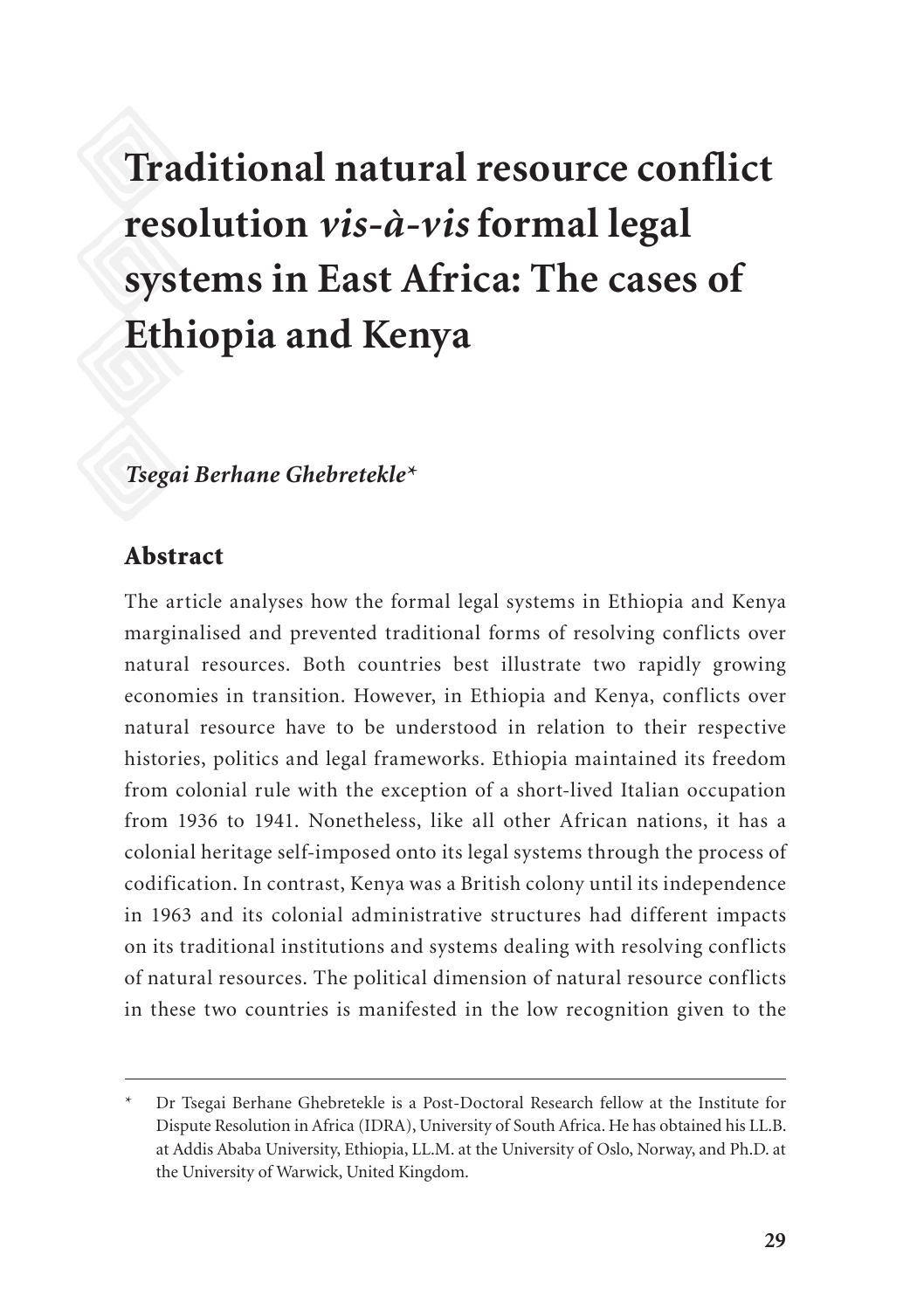#### **Tsegai Berhane Ghebretekle**

traditional institutions. The political motives and justifications for marginalising traditional dispute-resolving mechanisms in both countries are primarily based on the belief that providing a uniform and modern legal regime would promote socio-economic development and also serve as a precondition for effective nation building. The main argument in this article is that the formal mechanisms for resolving conflicts over natural resources in both countries – which adopted the Western-style systems – need to be complemented by traditional institutional practices. It highlights the need for synergy between the formal and traditional institutions. This synergy is characterised as a form of hybrid natural resource conflict resolution. The article attempts to explore the regime of traditional natural resource dispute resolution in Ethiopia and Kenya, and recommends a way forward.

**Keywords:** Ethiopia, Kenya**,** codification**,** customary law, formal legal system, natural resources, formal conflict resolution and traditional conflict resolution

# 1. Introduction

In common with most other regions in Africa, East Africa has witnessed many conflicts over its land and natural resources (ECA 2012: ix). As Fisher and others (2000:5) note, conflict is a 'relationship between two or more parties who have, or think they have incompatible goals'. The African Centre for the Constructive Resolution of Disputes (ACCORD 2002:4) defines conflict as

... a state of human interaction where there is disharmony or a perceived divergence of interests, needs or goals. There is a perception that interests, needs or goals cannot be achieved due to interference from the other person(s).

Conflict is likely to have several impacts, which may include harm to both humans and the natural resource base. It is a very complex and multidimensional social process (Woodhouse and Duffey 2000:21).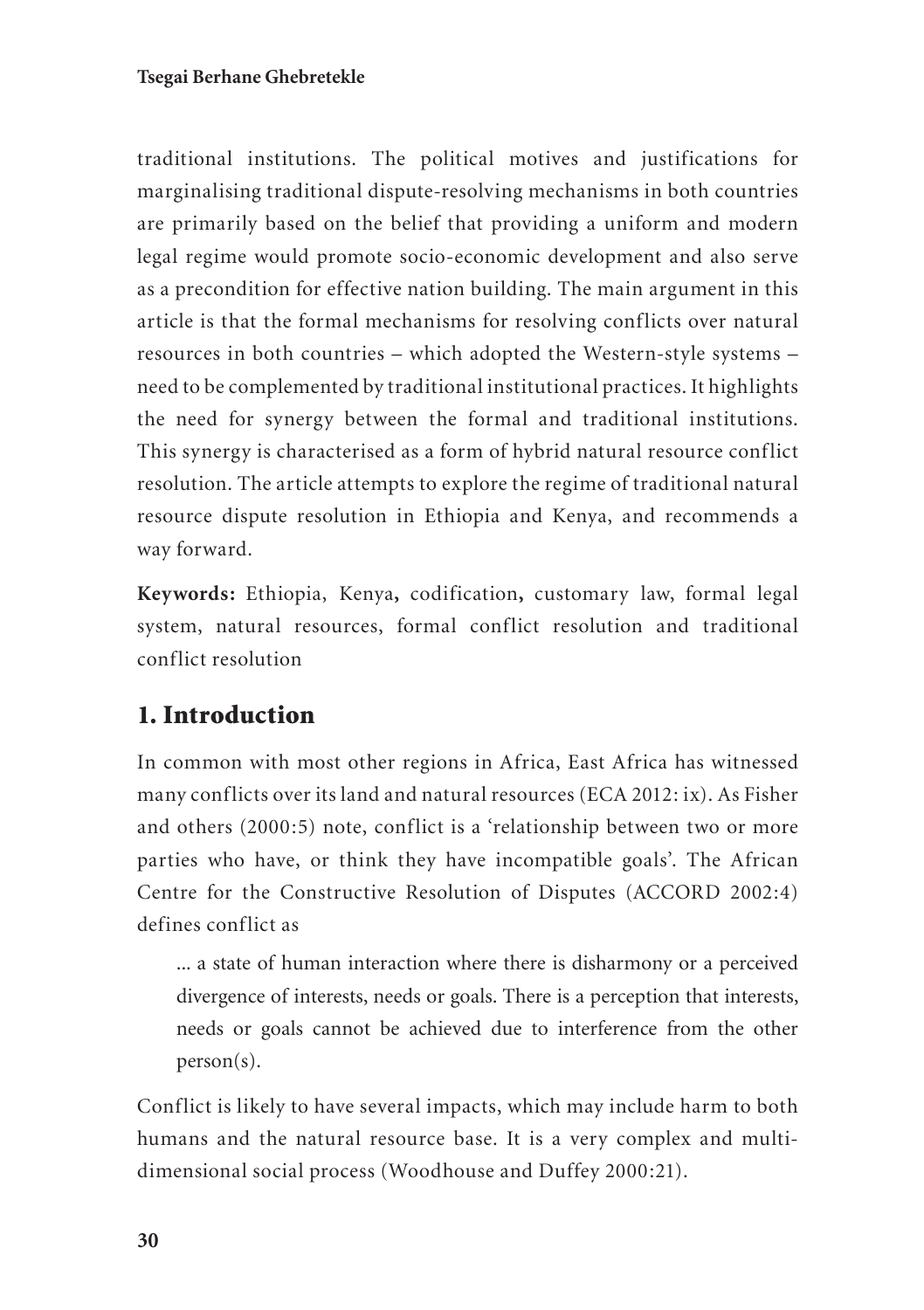Conflict partly springs from the increasing demand on natural resources owing to

population growth, but also as a result of the continued depletion of these resources in both quantity and quality due to degradation, overuse and over-harvesting, governance deficits, and external factors such as climate change and commercial pressure (ECA 2012:ix).

Even if the concept of natural resource is seldom specified, the World Bank Glossary defines natural resources as 'materials that occur in nature and are essential or useful to humans, such as water, air, land, forests, fish and wildlife, topsoil, and minerals' (World Bank 2016). Natural resources can be classified as either renewable or non-renewable. As per the United States Institute of Peace (USIP) (2007), renewable resources 'such as cropland, forests, and water can be replenished over time by natural processes and – if not overused – are indefinitely sustainable'. Non-renewable resources 'such as diamonds, minerals, and oil are found in finite quantities, and their value increases as supplies dwindle' (USIP 2007). In most cases, a nation's access to natural resources often determines its wealth and status in the world economic system.

With regard to the typology of conflict, one could say it is usually a confusing concept over which scholars in the field have not been able to reach consensus. However, it is categorised in many ways – taking the nature of conflicting parties, conflict issues or conflict causes as a parameter (Ramsbotham et al. 2005). Conflict resolution practitioners take into account all levels of conflict, including but not limited to family, criminal, civil, sexuality, gender, multinational and financial.

Conflict is part of life, and when it is wisely handled it could serve as an engine of progress. However cohesive a society might appear, it could be harbouring conflicts. We cannot expect a society with different interests and value systems to be immune from conflict. But the point is that, even if conflict is a common denominator to every society, it does not mean that all societies use similar ways of settling their conflicts. In their various societal, socio-economic and political contexts, societies indeed differ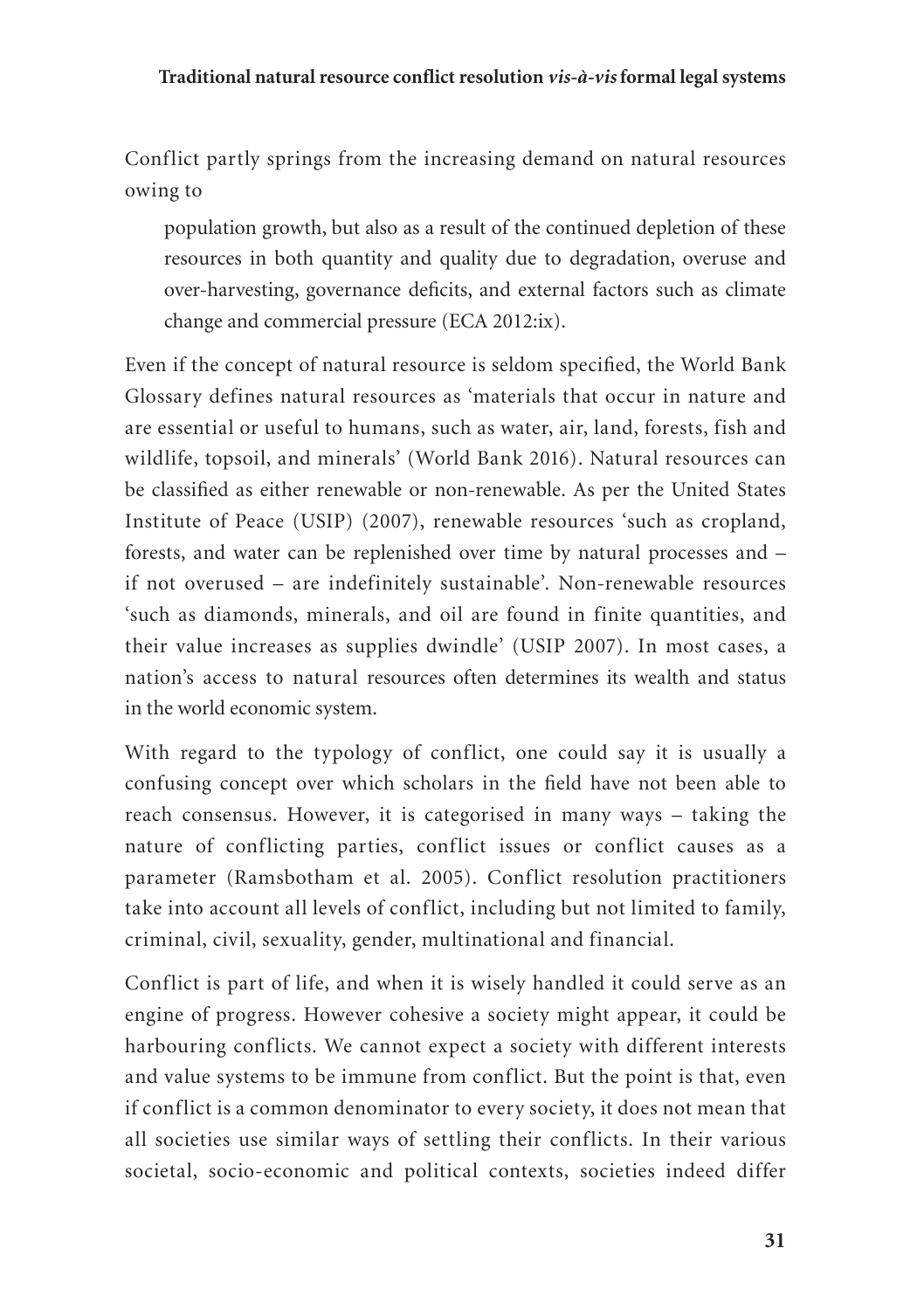#### **Tsegai Berhane Ghebretekle**

in the modalities they use to resolve conflict. Still, in the formal or/and informal methods they make use of, there are some shared similarities.

Although there are different practices in the world with regard to the use and management of natural resources, it is clearly visible that natural resources is a source of conflict in society. In East Africa and elsewhere, when countries are endowed with natural resources and they are not wisely and properly managed, they turn out to be a curse rather than a blessing. In more recent times, however, some of these evil effects might be reversing as more local management is used.

East Africa is one of the regions on the African continent endowed with rich and diverse natural resources, with amazing potential for their sustainable development. Such development, however, is premised on the need to have in place sensible mechanisms for dealing with conflict, mechanisms which take into consideration the existing different traditional institutions in addition to the existing formal legal frameworks.

In Ethiopia and Kenya, natural resource conflicts need to be understood in relation to their respective histories, politics and legal frameworks. Historically, Ethiopia is usually cited as the one instance where the colonial power had minimal impact on its existing legal system. However, like all other African nations, it has a self-imposed colonial heritage in its legal systems through the process of modernisation. In contrast, Kenya was a British colony until its independence in 1963. The colonial administrative structures had different impacts on Africa's traditional institutions and systems dealing with natural resource conflict resolution.

In both countries, politics also plays a significant role in marginalising traditional conflict resolution mechanisms in the area of natural resources. The political motives and justifications for marginalising traditional dispute mechanisms in both countries are primarily based on the belief that providing a uniform and modern legal regime would be necessary for the socio-economic development and would serve as a precondition for effective nation building.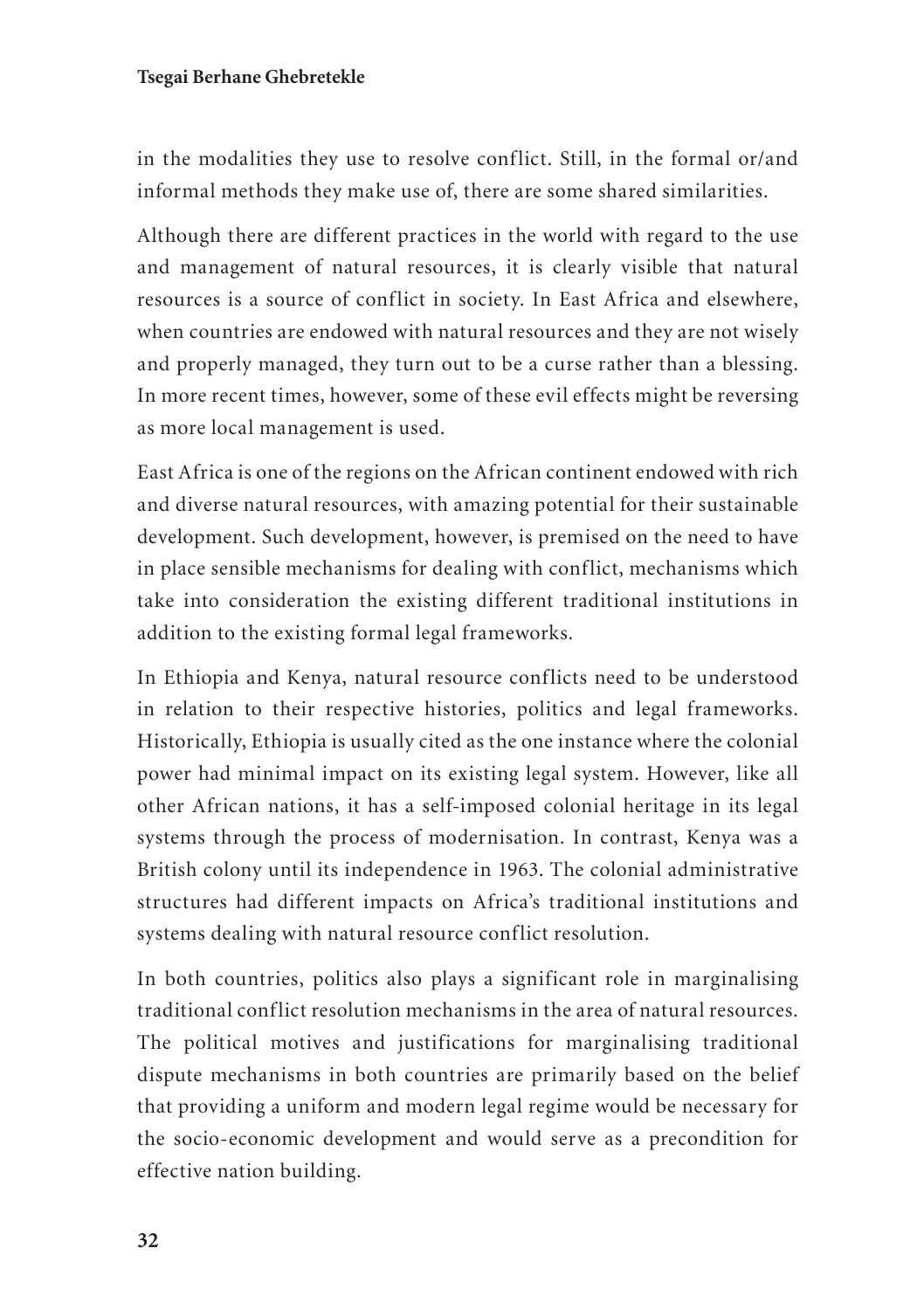#### **Traditional natural resource conflict resolution** *vis-à-vis* **formal legal systems**

With regard to the legal frameworks of the two countries, in Kenya, the colonial legal system was developed on the presumption that the law of the colonial power was superior to the traditional native customs (Odhiambo 1996). The colonial power in Kenya justified their actions on the pretext that they were bringing the benefits of modern government, economics and culture to Kenya (Odhiambo 1996). The legal systems and institutions introduced during the colonial era became the formal legal structure. Nevertheless, the traditional systems still operated, both formally and informally. Even though Ethiopia had its own civilisation, ideologies and cultures, ways of thinking and acting, as well as its own indigenous institutions (Jembere 2012:10), it nevertheless accepted modernisation through the adoption of legislation which followed Western models. In its drive to modernise, Ethiopia pursued a far-reaching legal reform in a series of codifications. However, unlike Kenya, which was influenced by the Anglo-American legal system, Ethiopia's modernisation process was influenced by both continental European and Anglo-American legal systems.

The main argument in this article is that the formal mechanisms for resolving conflicts over natural resources in Ethiopia and Kenya – which adopted the Western-style systems – need to be complemented by traditional institutional practices. The article highlights the need for synergy between the formal and traditional institutions. The synergy is characterised as a form of *hybrid natural resource conflict resolution.* 

It is argued that as East Africa continues to develop and strengthen its traditional institutions for resolving conflict over natural resources, this should attract the attention of government, practitioners and policymakers, and they should realise that these institutions deserve a recognised place instead of being subsumed in the formal system. It highlights the need for synergy between traditional and modern institutions of natural resource conflict resolution. It contends that it is important not only to give due recognition to traditional institutions but also to facilitate increased collaboration with the formal institutions. However, the article cautions that the recognition of traditional institutions should not be a ground upon which to deter the analysis and consideration of their limitations.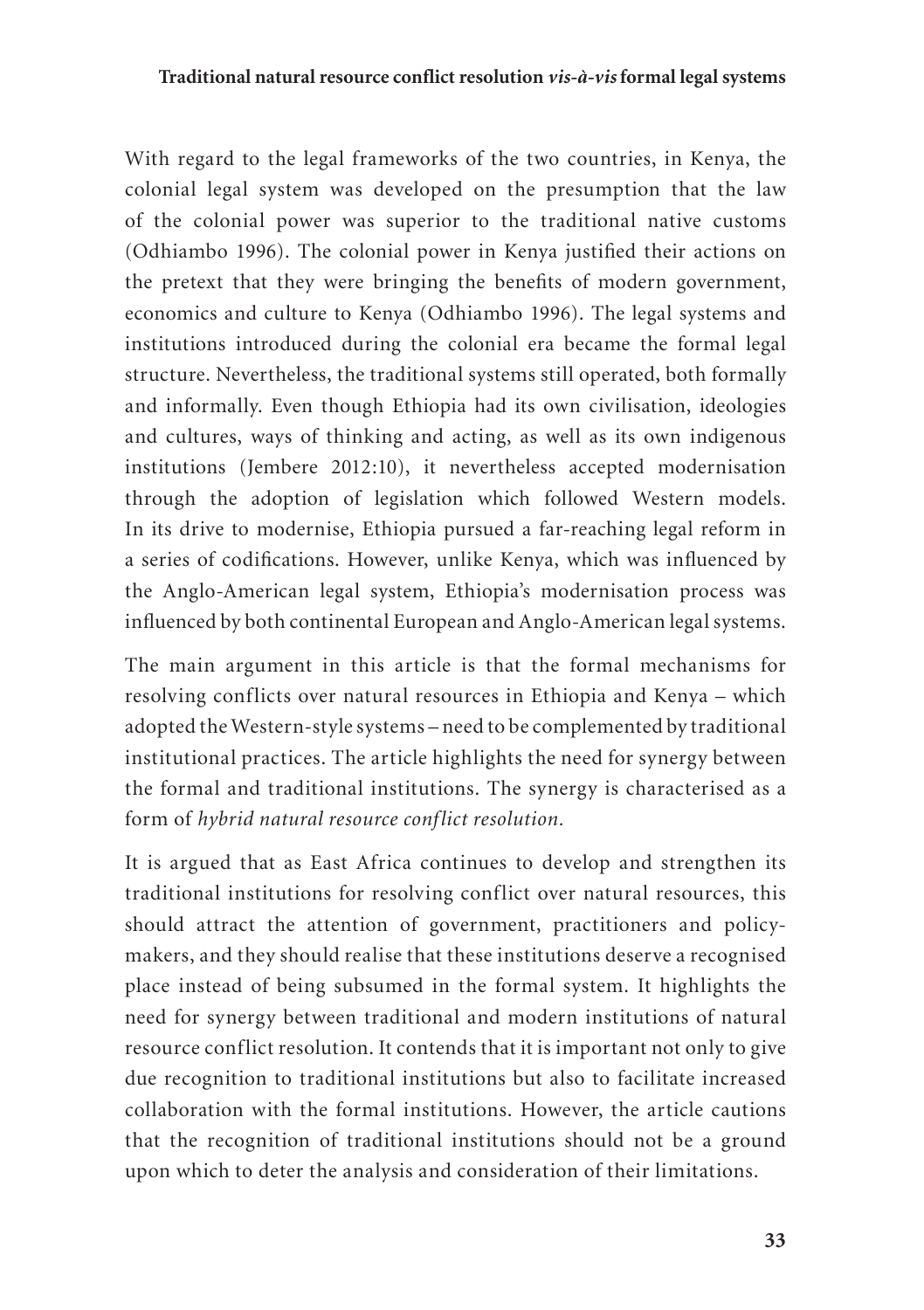The article also argues that the success of traditional dispute resolution over natural resources in Ethiopia and Kenya depends on the fact that natural resource related conflict is linked to the social setting and cultural aspects of the community concerned.

# 2. The formal legal system *vis-à-vis* traditional or informal systems

Before dealing with the impact of the formal legal system on the traditional/ informal natural resource conflict resolution in Ethiopia and Kenya, it would be appropriate first to put into perspective how the two concepts – formal legal system and traditional/informal systems – are defined in this article, reflecting the various strands of development each country and system have witnessed. Section 2.1 below defines the formal legal system. Section 2.2 defines the traditional/informal system. Section 2.3 deals with the analysis of the main issues associated with a hybrid system of dispute settlement aimed to combine the best of each system and achieve a synergy of interests between local communities and central government.

# **2.1 The formal legal system**

The formal legal system in both Ethiopia and Kenya has been greatly influenced by the operation of a conventional (court system) mechanism of conflict resolution rooted in the Western legal tradition following common law and civil law systems. The strong underpinning by the rule of law has a tendency towards a more rigorous scrutinising and monitoring – whether internally or externally – for signs of partiality, entrenched inequalities or lack of due process (Macfarlane 2007:493). The formal system is most obviously visible through the introduction of written laws. It is centralised within the structure of the state system. It is also underpinned by a strong constitutional tradition and the operation of the constitution itself. All the processes and decisions are implemented through government and state institutions. It emphasises the determination of guilt and the executing of retributive punishment by physical or material penalties, often but not always without giving due regard to the re-incorporation of the offender into the community.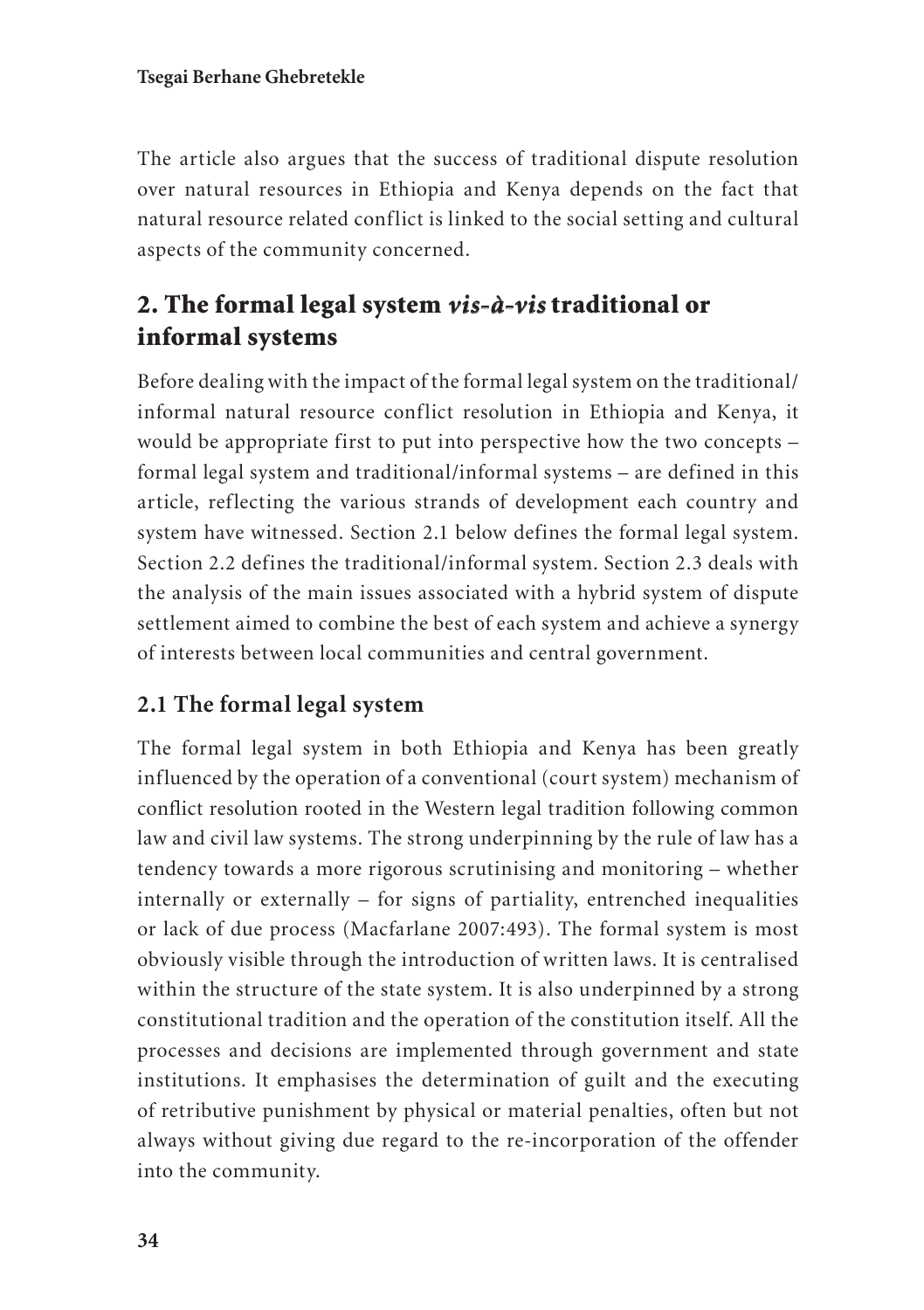There is a strong tradition of rule-based decisions, but these are open to interpretation and formal remedy through further legal procedures and courts. Such a system gives pre-eminence to lawyers and legal opinions and is therefore often expensive and time consuming. It may exclude the poor and local communities, though this may not be fully intended in the design of the system. Pressure groups and non-governmental organisations (NGOs) may find it possible to obtain a voice but this is often difficult because of the costs involved. Some legal systems have given priority to NGOs as a means of re-balancing the system but this is often difficult to achieve.

As we can infer from the above paragraph, the formal legal system may find itself at odds with the traditional/informal system. However, the irony is that the traditional/informal system is persistently available in everyday life, and is able to deal with natural resource conflict resolution.

# **2.2 The traditional or informal system**

Before dealing with the traditional/informal system let us first see what tradition means. The British philosopher H.B. Acton (1952/53:2) defines tradition as 'a belief or practice transmitted from one generation to another and accepted as authoritative, or deferred to, without argument'. The American sociologist Edward Shils (1981:12) defines it as 'anything which is transmitted or handed down from the past to the present'. While Samuel Fleischacker (1994:45) defines tradition as 'a set of customs passed down over the generations, and a set of beliefs and values endorsing those customs'.

However, considering the above definitions, this article argues that it is wrong to assume that tradition does not require justification. It is not always true that there is opposition between tradition and reason. Rather, tradition can be rationally examined by its followers. What is more, tradition is not completely authoritative and it is subject to criticism. If tradition were not subject to criticism and not subject to reason as defined above, the development of human culture would cease. The argument is not that tradition does not work; it is that it needs modernising.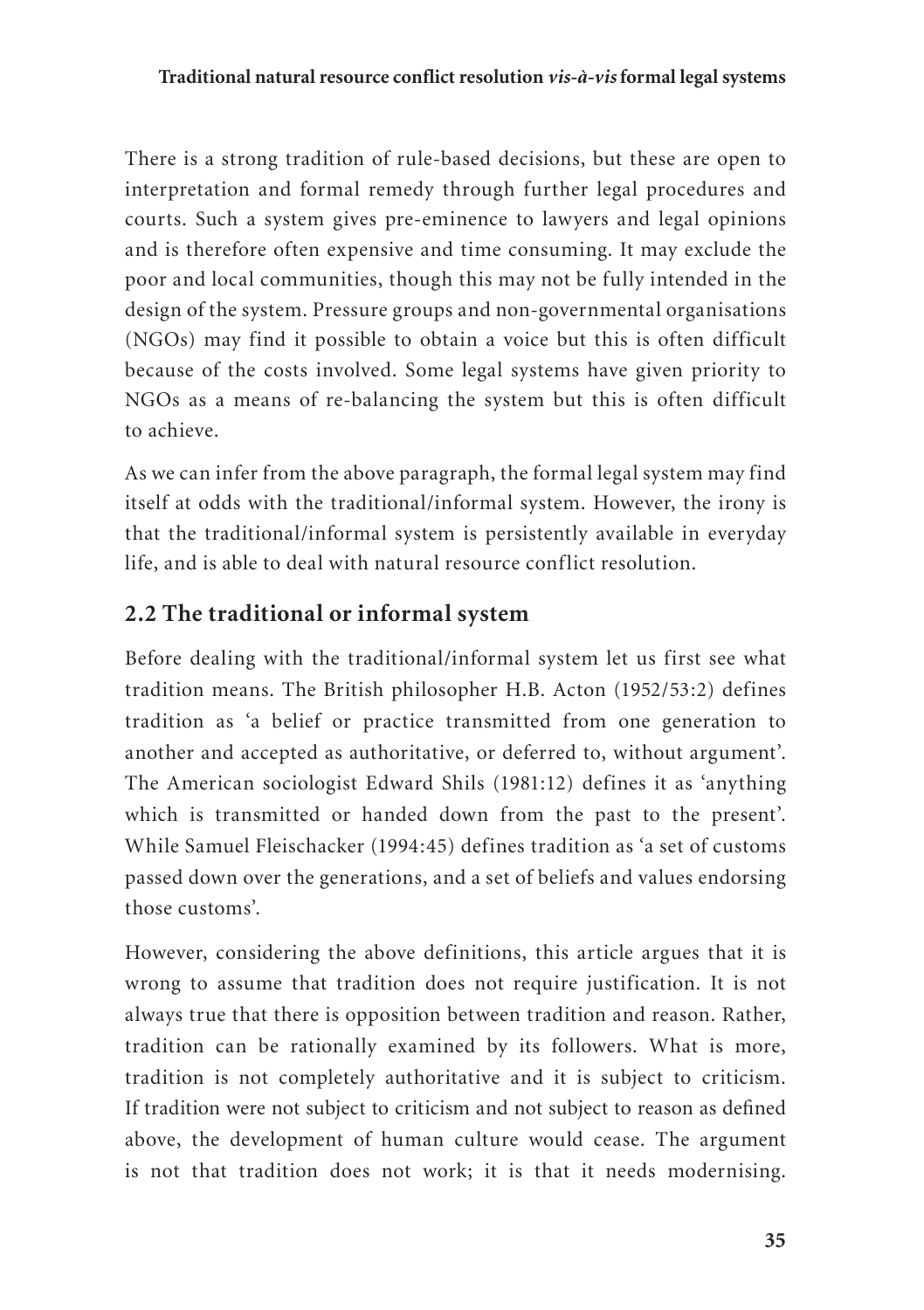As Kwame Gyekye (1997:263) notes, 'Tradition has reached to the point where it is because successive generations have criticised it and enhanced it at the same time'. Equally true is that tradition does not have objective authority; all its objectivity emanates from the evaluative activities of recipient generations (Gyekye 1997:263). Thus, as far as this article is concerned, it endorses the definition of tradition as it is given by Kwame Gyekye (1997:263):

Any cultural product that was created or pursued by past generations and that, having been accepted and preserved, in whole or in part, by successive generations, has been maintained to the present. (Note that 'present' here means a certain, a particular present time, not necessarily our present, contemporary world).

Tradition is always a manifestation of power in society and is susceptible to change. It is a myth to think traditions are immune from change. Traditions evolve and get altered over time. Or, as Giddens (2000:58) puts it, traditions are invented and reinvented. This also implies the fact that there is no such thing as pure tradition in our world.

Giddens (2000:59) argues that it is simply wrong to suppose that for a given set of symbols or practices to be traditional, they must have existed for centuries. For him endurance over time is not the key defining feature of tradition. What is distinctive about tradition is that it defines a kind of truth (Giddens 2000:59). He further argues that traditions are always properties of groups, communities or collectivities. For him 'Individuals may follow traditions and customs, but traditions are not a quality of individual behaviour in the way habits are' (Giddens 2000:59).

'Traditions have their own guardians – wise men, priests, sages' (Giddens 2000:59). But the guardians are not the same as experts in the modern state structure. The guardians derive their position and power from the fact that they are capable of interpreting traditions' ritual truth. They translate the meanings of the holy texts or symbols involved in the communal rituals (Giddens 2000:60).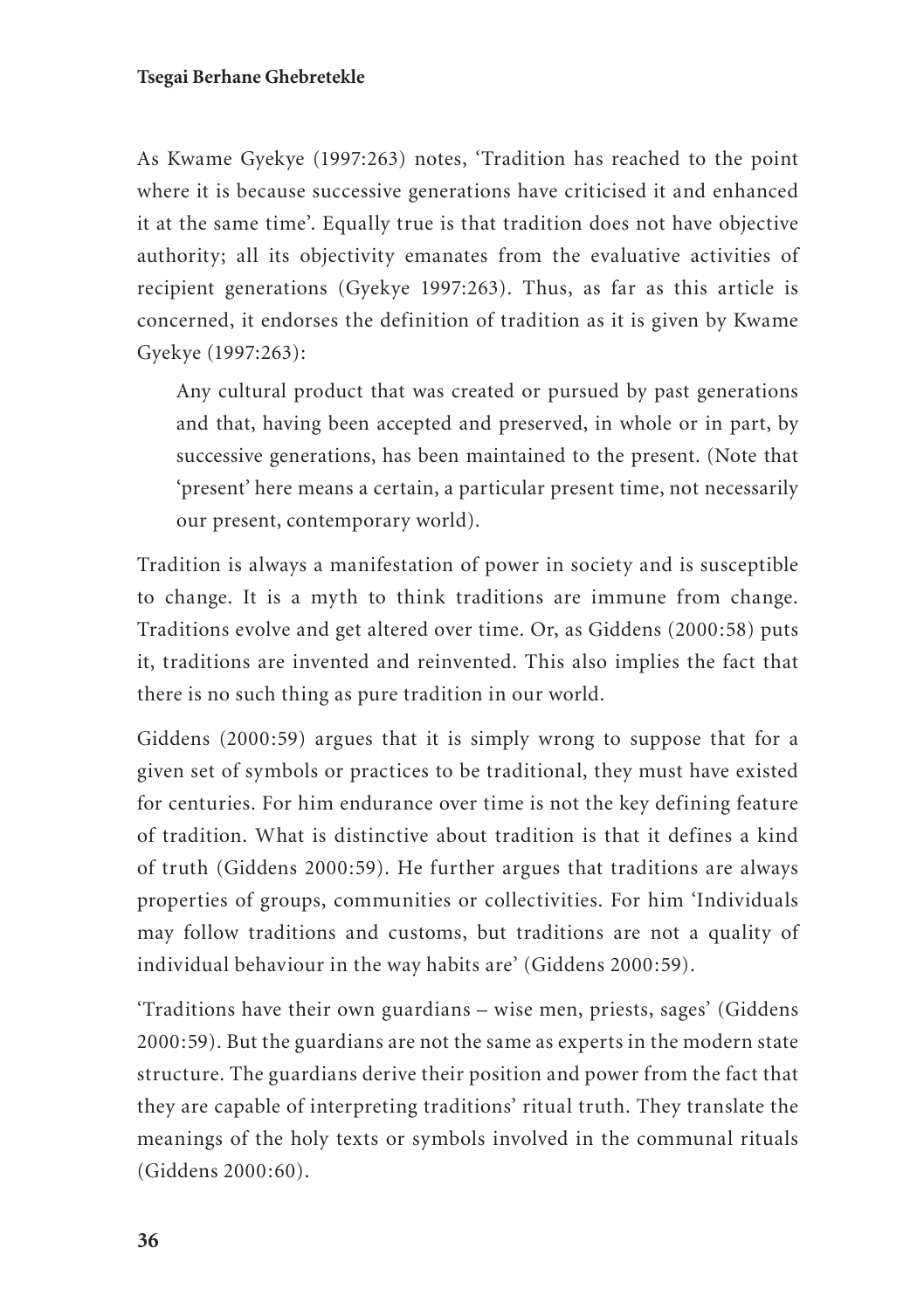In the traditional or informal mechanism, unlike the formal legal system, all its processes and decisions do not come through the government apparatus; rather they are informally resolved through the norms and values of society. In this regard, Macfarlane (2007:492) notes that in all societies, it is common for people to look to shared substantive norms to resolve problems rather than to resort to legal norms. He further notes that traditional/informal systems tend to be perpetuated by traditions of oral history rather than by a codified and memorialised formal legal system. In every country, community or organisation, a system of informal dispute resolution – often based on community customs or familial relationships, or embedded in institutional practices – runs alongside the 'official' state sanction processes (Macfarlane 2007:487). Traditional mechanisms of conflict resolution institutions aim to restore peace and harmony between the disputing family members, neighbours, clan or local groups so that the former litigants can continue to live together in frequent interaction (Assefa and Pankhurst 2008:260). In traditional mechanisms of conflict resolution, the elders look for win-win solutions and in the final analysis their aim is repairing severed relations among the disputants.

The essence of this article is that it is imperative to include traditional/ informal natural resource conflict resolution in Ethiopia and Kenya and that the act of the state to get rid of traditional practices altogether through the process of codification should not be accepted. Traditional natural resource conflict resolution mechanisms are needed, and will always persist, because, as Giddens (2000:64) correctly puts it, traditions 'give continuity and form to life'. But it should be underlined that traditions should be sustained not for the sake of sustaining them but since they can effectively be justified as a complement to formal codified ways of natural resource conflict resolution.

## **2.3 The complementarity of the formal and informal systems**

Currently it looks as if there is a need to talk on the emerging synergies between traditional and modern institutions of dispute resolution. Therefore, it is important not only to give due recognition to such institutions but also to facilitate increased collaboration between them. Nonetheless, the emerging recognition of traditional institutions should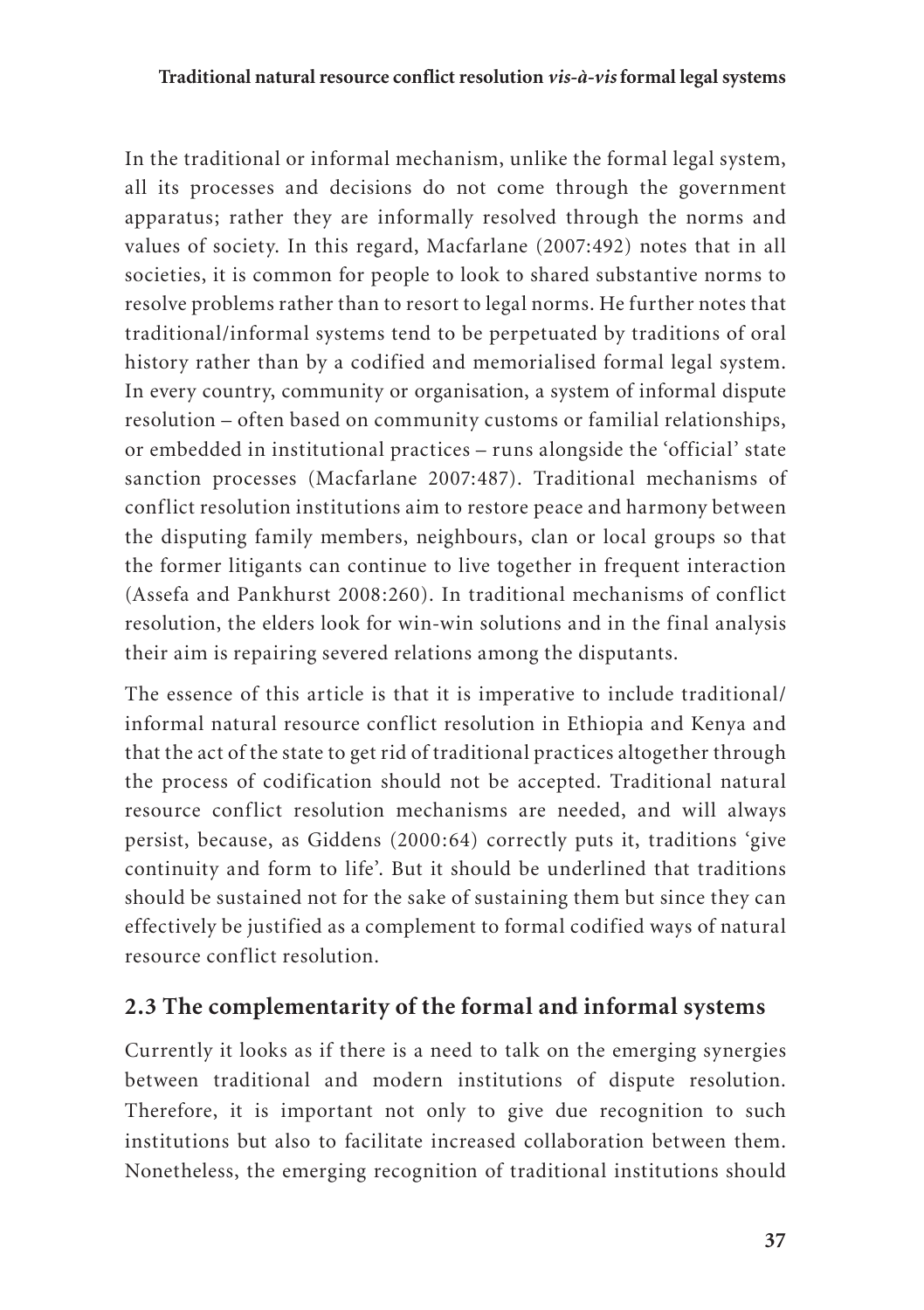not deter us from the analysis and consideration of their limitations. One of the glaring limitations is violation of human rights. In this regard Fiseha (2013:123) notes:

They are male dominated and women are largely excluded from the process. Besides, there are some cultures and practices that still allow discriminatory and harmful practices such as female genital mutilation, early marriage, polygamy, rape, abduction and exchange of women as a means for ending blood feud between groups.

However, it is unarguable that, when these limitations have been rectified, traditional legal institutions will continue to play a role in dispute resolution. One major reason, which is very pertinent in East Africa, is that the formal system of natural resource dispute resolution is not in a position to handle all natural resource related disputes by itself; hence the state will need to devolve responsibilities to local communities. Of course, at this juncture it must be clear that it does not mean the state has completely lost its status as a point of reference in dispute resolution, but the reality underscores the notion that traditional institutions should have a complementary role.

The second reason is that  $-$  in East Africa and elsewhere  $-$  traditional institutions of dispute resolution have the potential to contribute to the democratisation process. Just like many state-mandated institutions they open up spaces for ordinary citizens to participate in public processes such as natural resource dispute resolution and implementing environmental justice. The necessity is to find a system that takes account of local needs and addresses these.

In the sections that follow, the article deals with the impact of the formal legal system on the traditional or informal natural resource dispute resolution in both Ethiopia and Kenya. First, it starts from the practice in Ethiopia and then proceeds to Kenya.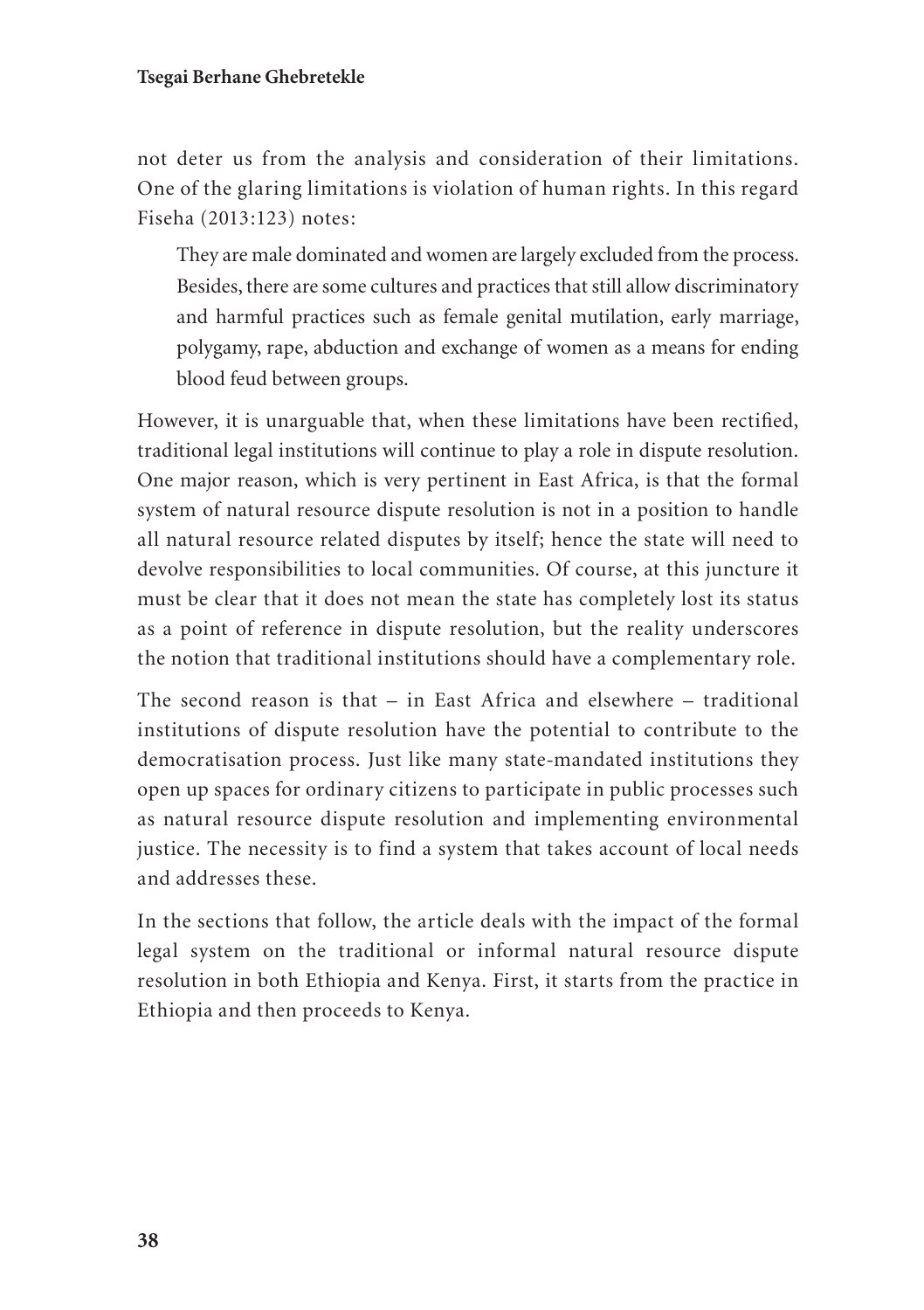# 3. The formal legal system and traditional/informal natural resource conflict resolution in Ethiopia

## **3.1 The formal legal system in Ethiopia**

Historically, Ethiopia was the oldest independent state in Africa with a feudal land-holding system. With the collapse of Feudalism and its institutional arrangement in 1974, a revolutionary Marxist–Leninist military regime was institutionalised. Accordingly, there were radical land reforms oriented towards changing ownership patterns in favour of the poor and marginalised peasants and small landowners. With regard to the genesis of natural resource related laws and policies in Ethiopia, Pankhurst (2003:65) notes that government policies need to be seen in the context of shifting global ideologies. For instance, 'the Military Regime's intervention in natural resource management stemmed from an allegiance to socialist policies advocated by the Eastern Block' (Pankhurst 2003:65). Hence, the natural resource conflict resolution institutions introduced during the Marxist–Leninist regime were new and not based on traditional authority. The regime's ideological basis of devolving decision-making authority to the community level institutions was also very new to the people. Equally true is that 'Western aid after the 1985 famine and global views among donors about linkages between drought and deforestation prompted massive environmental rehabilitation initiatives through terracing and eucalyptus planting' (Pankhurst 2003:65). Yeraswork (2000:12) also notes that 'these conservation campaigns in effect reinforced state power and undermined community management by taking control of large tracts of local pasture and farmland'.

In Ethiopia the codification process was sought by simply importing foreign laws, little related to Ethiopian behaviour patterns and little understood by those affairs they were meant to affect. In the 1950s and 1960s Ethiopia attempted to copy different laws from different countries. The aim was to modernise society and the legal system. Singer (1970/71:308) quotes the vision of Emperor Haile Selassie:

The necessity of resolutely pursuing Our programme of social advancement and integration in the larger world community ... make[s] inevitable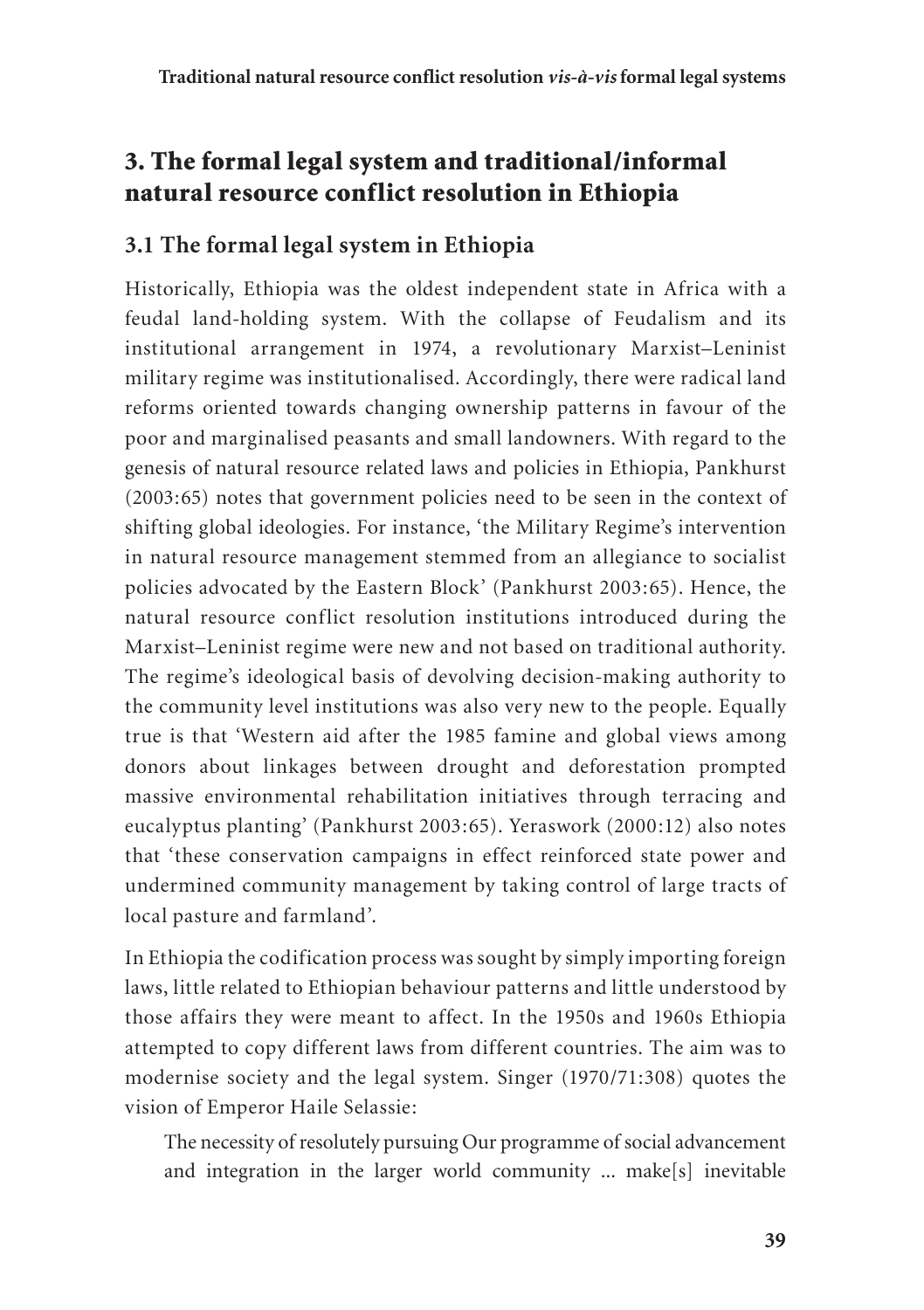the closer integration of the legal system of Ethiopia with those of other countries with whom We have cultural, commercial and maritime connections. To that end We have personally directed the search for the outstanding jurists of the continent of Europe to bring to Us the best that centuries of development in allied and compatible systems of law have to offer.

According to the Emperor's statement, the spirit of introducing different laws in the 1950s and 1960s was to integrate Ethiopian legal traditions and institutions with those of foreign systems of law and thereby achieve development. Different codes were enacted in Ethiopia which were predominantly drawn from European sources. For instance, a Penal Code was enacted in 1957, Maritime, Commercial and Civil Codes in 1960, a Criminal Procedure Code in 1961 and a Civil Procedure Code in 1965 (Beckstrom 1973:559). Before the introduction of these codes the law in Ethiopia was mostly dominated by customs, tradition and some legislation in the form of statutes and decrees. With regard to the law in the precodification period in Ethiopia, Beckstrom notes that:

Until the 1950's the law of Ethiopia was a rather amorphous mix. There was some legislation in the form of statutes and decrees, primarily in the public law sphere, as well as a Penal Code that had been promulgated in 1930. But, taking Ethiopia as a geographical whole, by far the major de facto source of rules governing social relations was found in the customs and traditions of the various tribal, ethnic and religious groupings (Beckstrom 1973:559).

However, the transplantation of laws from different countries was not a successful project. This is because of the fact that the law was often imposed not as a result of a consensus and also because it failed to deliver democratic ideas or influences. It has clearly not brought the development and modernisation the government was looking for.

Beckstrom notes that 'Ethiopia is one of the world's least economically developed countries, with a low literacy rate and poor technical and administrative capabilities. Thus, one can theorise that the laws of more developed nations might not easily take root in Ethiopia' (Beckstrom 1973:559). Singer (1970/71:308) argues that 'the basic shortcoming of the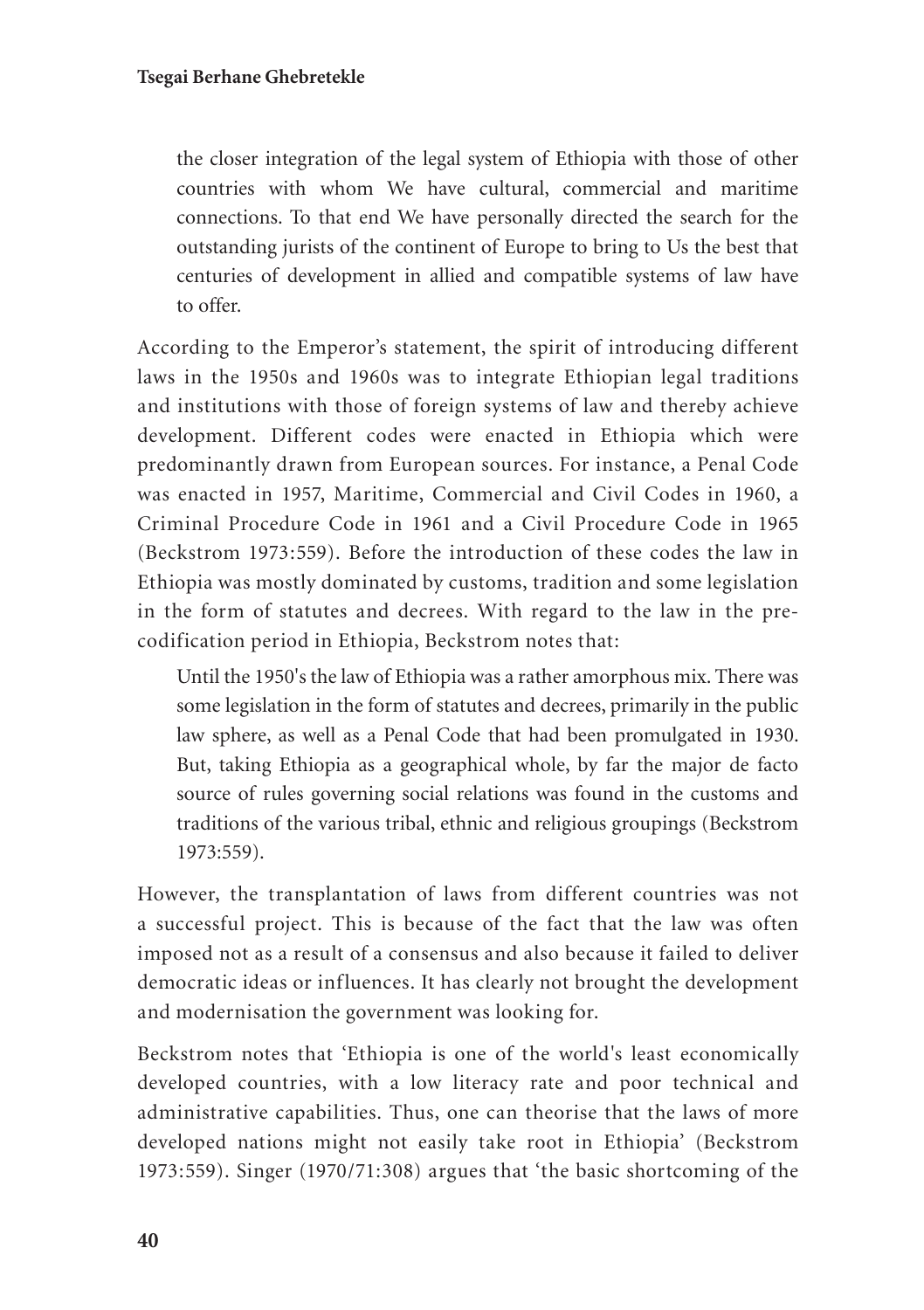program [codification process] was the attempt to institutionalise legal values without first investigating the readiness of the various segments of Ethiopian society to accept a shift in power structure'. Clapham (1973:333) argues that 'it is in the inadequacies of state power as an instrument of development that much of the answer to the problem/puzzle of Ethiopian failure is to be found'.

The codification process of the 1950s and 1960s in Ethiopia was influenced by the belief that the law could be used as an instrument of change by imposing it from above without any visible public participation and without analysing the political, economic and social context. By then the theory of law as a means of social engineering was dominant. However, the failure could be explained in relation to the failure of law and development movement that was initiated in the United States.

Snyder (1982:373) notes that 'the movement was born as America's cold war foreign aid programs in the late 1950's'. Trubeck and Galanter (1974:1062) also note that '[the movement] adopted the basic tenets of modernisation, adhering to the notion that evolutionary progress would ultimately result in legal ideals and institutions similar to those in the West'. They labelled these legal ideals and institutional similarity as legal liberalism. They identified legal liberalism as a situation in which

1) society is made up of individuals who consent to the state for their own welfare; 2) the state exercises control over individuals through law, and it is constrained by law; 3) laws are designed to achieve social purposes and do not offer a special advantage to any individuals or groups within the society; 4) laws are applied equally to all citizens; 5) courts are the primary legal institutions with the responsibility for defining and applying the law; 6) adjudication is based upon a comprehensive body of authoritative rules and doctrines, and judicial decisions are not subject to outside influence; and 7) legal actors follow the restraining rules and most of the population has internalised the laws, and where there are violations of the rules enforcement action will guarantee conformity (Trubeck and Galanter 1974:1062).

However, Gardner (1980: xii and 401) labelled the movement as 'Legal Imperialism'.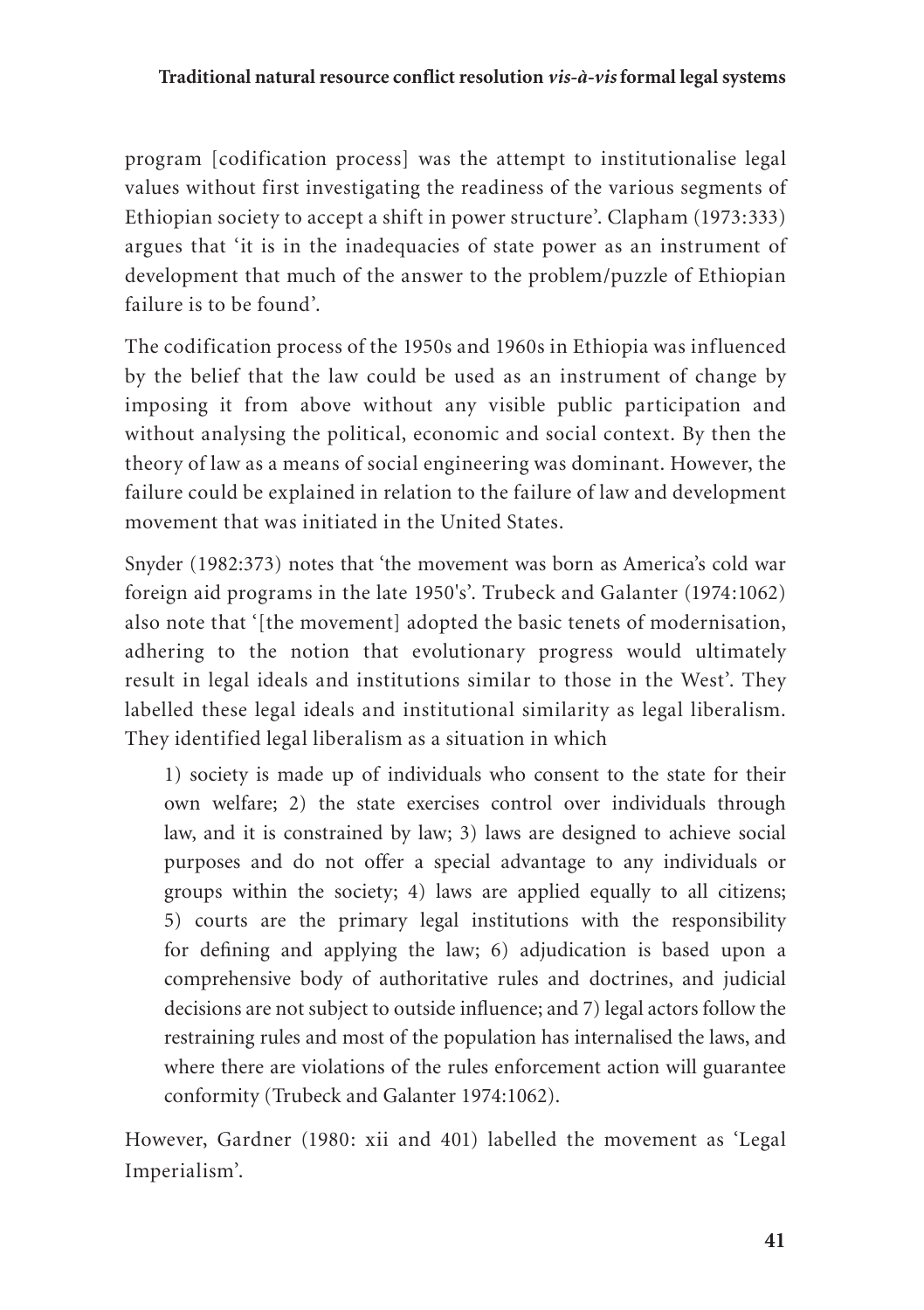Scholars such as Snyder (1982:373) note that the law and development movement did not succeed. He argues that its failure lies in its assumption that 'the answer to many problems in underdeveloped countries lay in the modernisation of legal and social structures according to an idealised version of United States history' (Snyder 1982:373). Marryman (1977:483) notes that 'the law and development movement has declined because it was, for the most part, an attempt to impose US ideas and attitudes on the third world'. Tamanaha (1995:486) notes that the crisis of the movement lies in its assumption that 'law can solve the many problems facing the developing countries'.

## **3.2 Impact of the formal legal system on traditional natural resource conflict resolution in Ethiopia**

In Ethiopia, side by side with the formal natural resource conflict resolution mechanism, societies also have their own traditional ways of dealing with resolving conflict over natural resources. In many regions of Ethiopia, the traditional natural resource conflict resolutions are more influential, more accessible and stronger than those of the formal, imposed and commandand-control regulatory system.

The traditional dispute resolution mechanisms are practices employed to resolve conflicts and maintain peace and stability in the rural communities. In this regard Enyew (2014:137) notes that traditional dispute mechanisms in Ethiopia are

[v]ibrant in rural areas where the formal legal system is unable to penetrate because of a lack of resources, infrastructure and legal personnel as well as a lack of legitimacy, for the modern law is seen as alien, imposed, and ignorant of the cultural realities on the ground.

Traditional practices are deeply rooted in different ethnic groups of Ethiopia and arise from age-old practices that have regulated the relationships of the peoples in the community (Regassa et al. 2008:58). They are associated with the cultural norms and beliefs of the peoples, and gain their legitimacy from the community values instead of the state (Jembere 1998:39). In other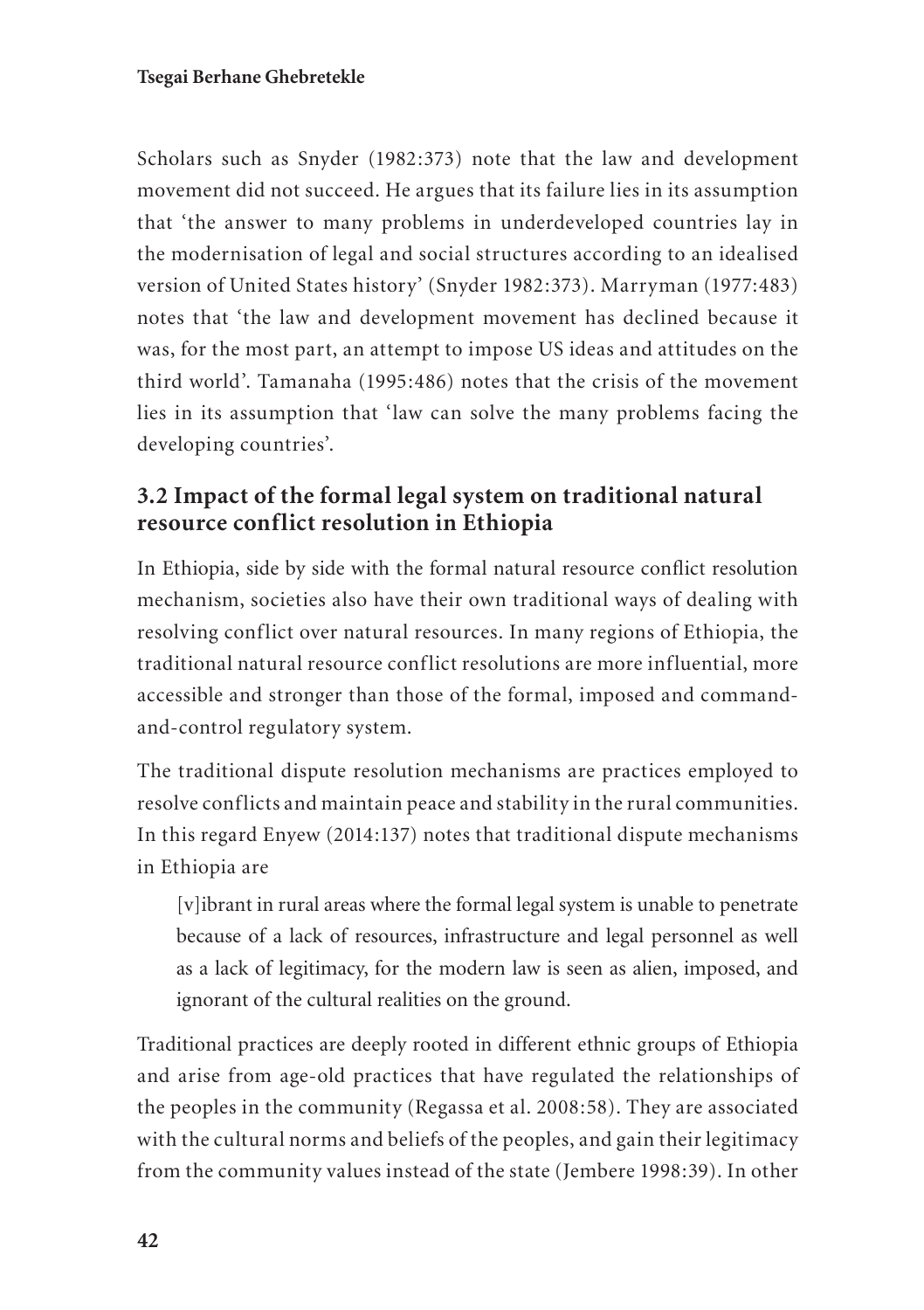words, the traditional dispute resolution mechanisms of Ethiopia function on the basis of local traditional practices or cultural norms. However, due to the multi-ethnic composition of the country, the traditional laws of Ethiopia are different from ethnic group to ethnic group and as a result they do not have uniform application all over the country.

In Ethiopia, traditional dispute resolution mechanisms are administered by elders. The elders' main target is to reconcile the conflicting parties and their respective families. They emphasise

the restitution of victims and reintegration of offenders; and aim at restoring the previous peaceful relationship within the community as well as maintaining their future peaceful relationships by avoiding the culturally accepted practices of revenge (Enyew 2014:145).

Though traditional dispute resolution mechanisms continue to play a significant role, the laws of Ethiopia do not provide adequate breathing space for these practices (Assefa and Pankhurst 2008:5). This was manifested by the repeal provision of the Ethiopian Civil Code that abrogates the application of customary laws. This repeal provision (Civil Code of the Empire of Ethiopia 1960: Art. 3347(1)) reads:

Unless otherwise expressly provided, all rules whether written or customary previously in force concerning matters provided for in this code shall be replaced by this code and are hereby repealed.

This legal provision rendered all customary practices out of use – irrespective of whether they were consistent or inconsistent with the provisions of the Civil Code – by the mere fact that the Code covered and regulated such matters. This transplantation process was, thus, a drastic measure taken against customary dispute resolution mechanisms and made them lose formal legal recognition and standing. *De facto*, however, customary dispute resolution mechanisms remained functional on the ground, as the transplanted laws were unable to penetrate local communities and gain legitimacy.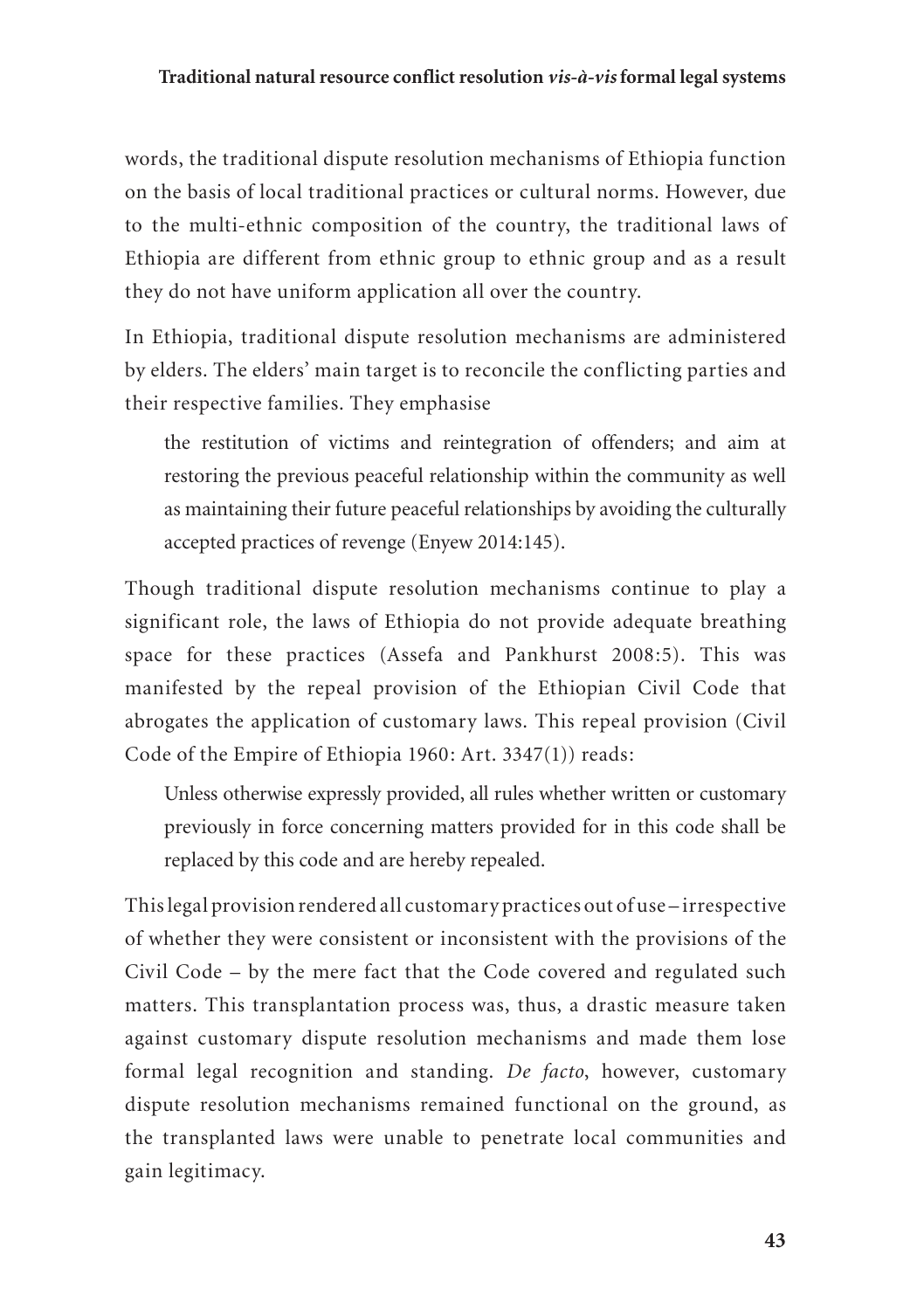In the aftermath of the Dergue regime, the coming to power of the Ethiopian Peoples' Revolutionary Democratic Front (EPRDF) has brought about a significant change in recognising the role of the traditional justice system. The government's introduction of the principles of ethnic federalism in the Federal Democratic Republic of Ethiopia (FDRE) Constitution (1994) has shifted the paradigm of relations between customary and statedesigned legal systems. The enactment of this Constitution revived formal legal recognition of customary laws. One of the relevant constitutional recognitions is provided under Art. 34(5) of the Constitution, which reads:

This Constitution shall not preclude the adjudication of disputes relating to *personal* and *family* laws in accordance with religious or customary laws with the consent of the parties to the dispute (emphasis added).

According to the above legal provision, customary dispute resolution mechanisms are legally authorised to regulate personal and family matters as long as the conflicting parties give their consent to that effect. In line with this legal recognition given to customary laws, the Constitution (Art. 78(5)) also authorises the House of People Representatives and State Councils to establish and to give official recognition to religious and customary courts. These provisions obviously show that the FDRE Constitution took some important steps towards recognising legal diversity or pluralism by recognising customary laws and their institutions. However, such recognition is still limited to civil (i.e. personal and family) matters. The Constitution does not rectify past mistakes and fails to extend the legal recognition to applying customary dispute resolution mechanisms in matters involving natural resources. This, despite the fact that they are still being used to resolve conflicts and serve as the main way of obtaining justice, especially in rural Ethiopia.

Hence, the Constitution limits the mandate of the customary dispute resolution institutions only to *private* and *family* disputes by specifically excluding their application to conflicts relating to natural resources. In the Ethiopian case, these natural resources are not *personal* or *family* issues; instead, they are public issues. For instance, Art. 40(3) of the Constitution clearly states: 'The right to ownership of rural and urban land, as well as of all natural resources, is exclusively vested in the State and in the peoples of Ethiopia'.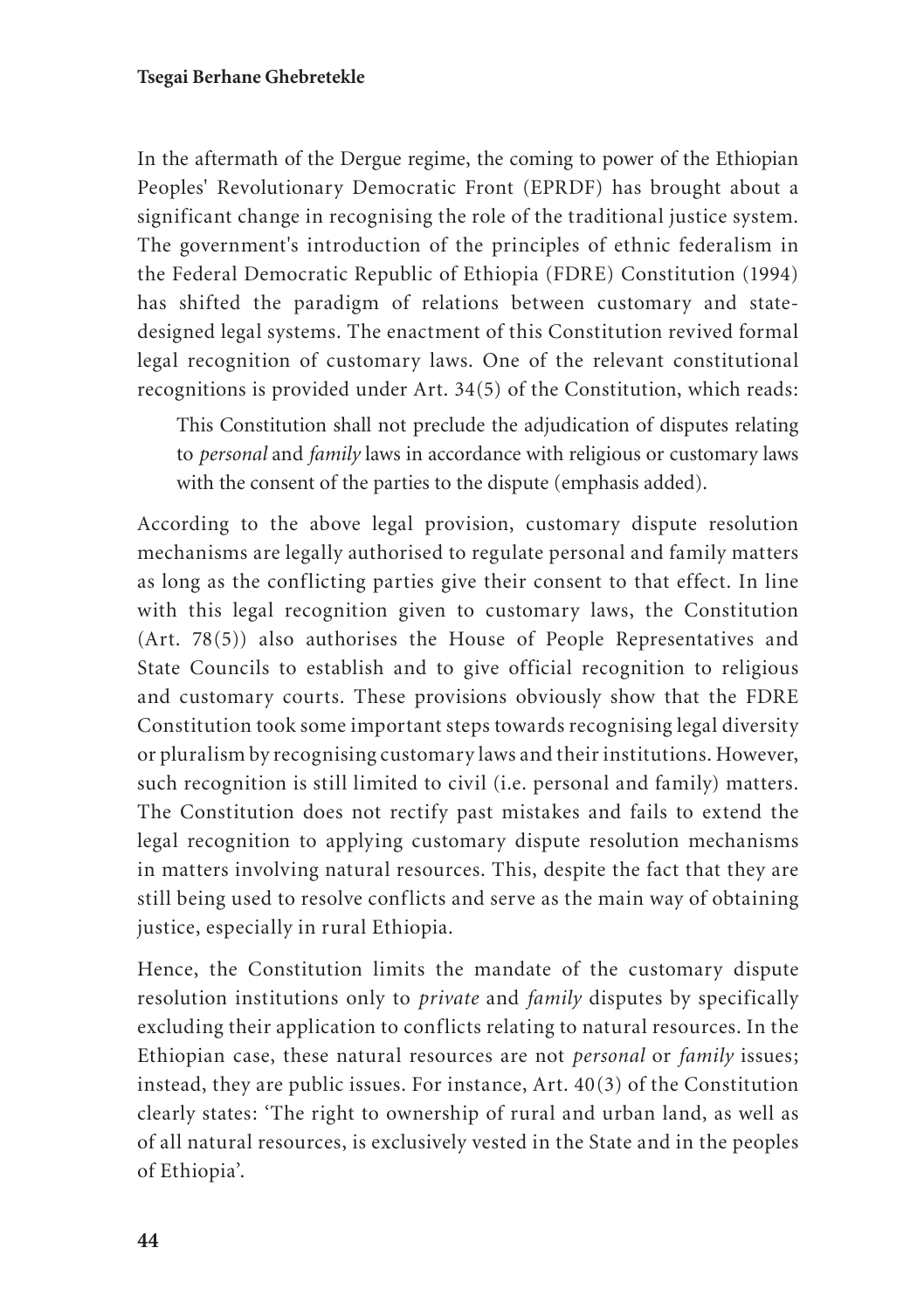#### **Traditional natural resource conflict resolution** *vis-à-vis* **formal legal systems**

Nonetheless, with regard to this limitation certain interpretative arguments may arise. For instance, one could argue that the absence of express recognition in the Constitution of the application of customary laws to natural resource conflict resolution does not necessarily mean that they are totally excluded from application. One could argue that if that were the case, the Constitution would have provided expressly for that. In the light of a broader, holistic interpretation of the Constitution, it could be argued that a total exclusion of the application of customary laws to natural resource conflict matters would defeat the overall objectives of the Constitution to ensure lasting peace and to maintain community safety.

On the other hand, the *a contrario* interpretation of Art. 34(5) of the Constitution may be understood as implying an explicit prohibition of the application of customary dispute resolution mechanisms to natural resource conflict matters. However, the article seems to favour the first line of argument, which favours the broader, holistic interpretation. This is important as it helps to give formal legal status to applying customary laws in natural resource related conflicts.

In short, Ethiopia exhibits plural legal systems – both multi-layered state laws and customary laws, though formal recognition is not given in very clear terms to the use of customary dispute resolution mechanisms in natural resource conflict issues. However, how the House of Federation which is empowered to interpret the Constitution or the Supreme Court (especially the Cassation bench) will decide on such issues is something to be seen in the future.

# 4. The formal legal system and traditional/informal natural resource conflict resolution in Kenya

## **4.1 The formal legal system in Kenya**

Now we turn to examine Kenya in a similar manner – by discussing the role of traditional law followed by an analysis of how it might be integrated into the modern legal system.

Kenya is a former British colony which gained its independence in 1963. Prior to colonisation, indigenous traditional laws and customs were used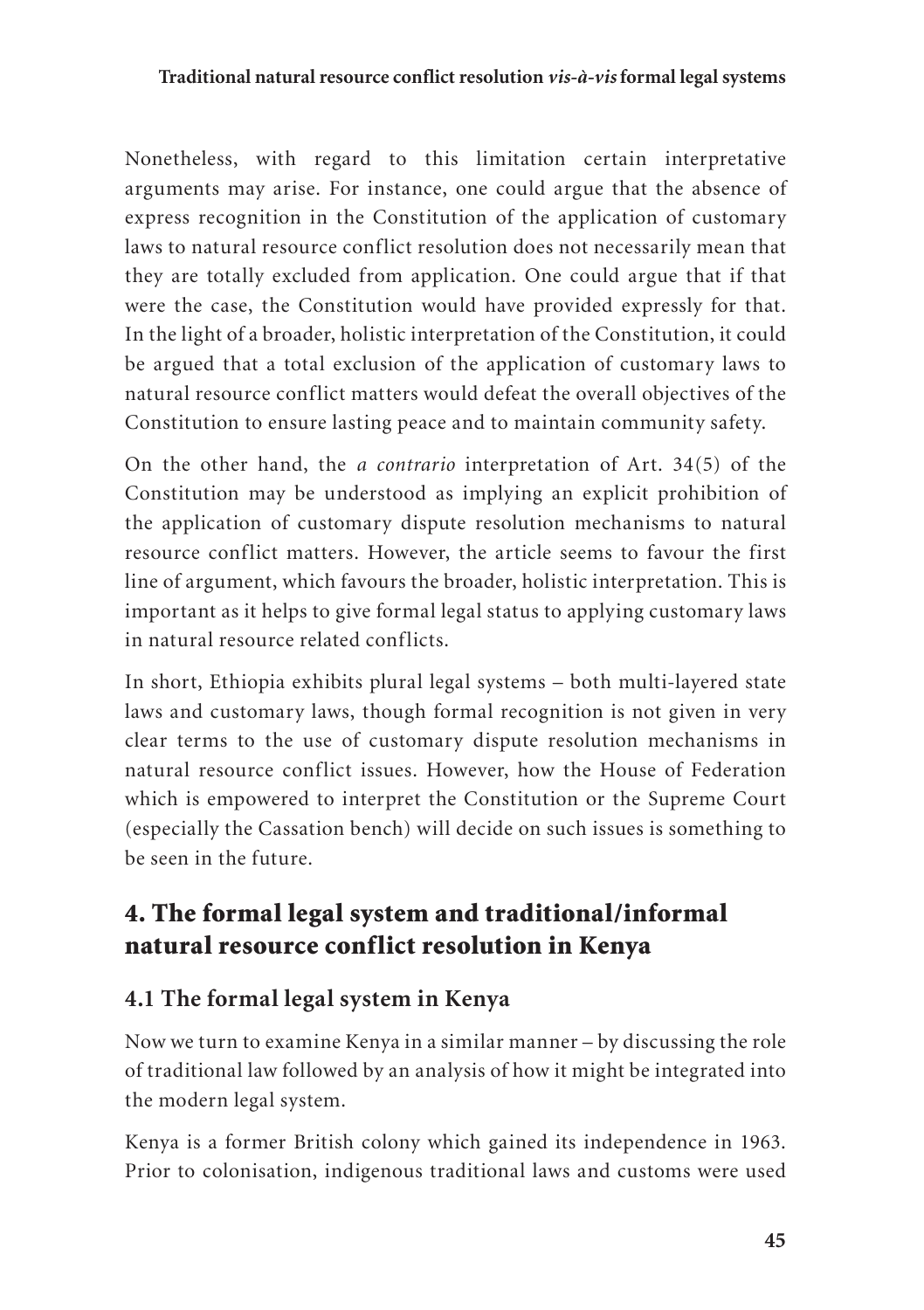#### **Tsegai Berhane Ghebretekle**

to resolve conflicts and disputes. Among the traditional Kenyan people, conflict resolution was dependent on the people's ability to negotiate. Nonetheless, 'with the arrival of the colonialists, western notions of justice such as the application of the common law of England were introduced in Kenya' (Muigua 2010:39). The colonial system introduced the adversarial court system, which greatly eroded the traditional conflict resolution mechanisms in Kenya (Muigua 2010:39).

Muigua (2010:39) also notes that before the country was colonised communities in Kenya had their own conflict resolution mechanisms. Whenever a conflict arose, negotiations were conducted. The council of elders or elderly men and women could act as third parties in the resolution of the conflict (Muigua 2010:27). Disputants could be reconciled by the elders and close family relatives and advised on the need to co-exist harmoniously (Muigua 2010:27). The existence of traditional conflict resolution mechanisms such as negotiation, reconciliation, mediation and others, geared towards fostering peaceful co-existence among Kenyans (Muigua 2010:27), is sufficient evidence that these concepts are not new in the country; they are practices that have been in use for a very long period (Muigua 2010:27).

With regard to the effect of legal transformation in Kenya, Michael Ochieng Odhiambo (1996) notes that '[t]he British were directly involved in running the country, affecting traditional resource management systems and institutions'. He further notes that

[s]ince independence, the country's historical issues related to natural resources have been dominant in shaping the country's structure, especially since the country has maintained the political structure inherited during the colonial period. Today, several resource management conflicts in Kenya have stemmed from the country's move to economic liberalization through free markets. Ownership policies specific to natural resources have progressively been moving towards privatization in order to compliment economic policies. This has resulted in private land tenure replacing communal tenure and weakening traditional practices (Muigua 2010:27).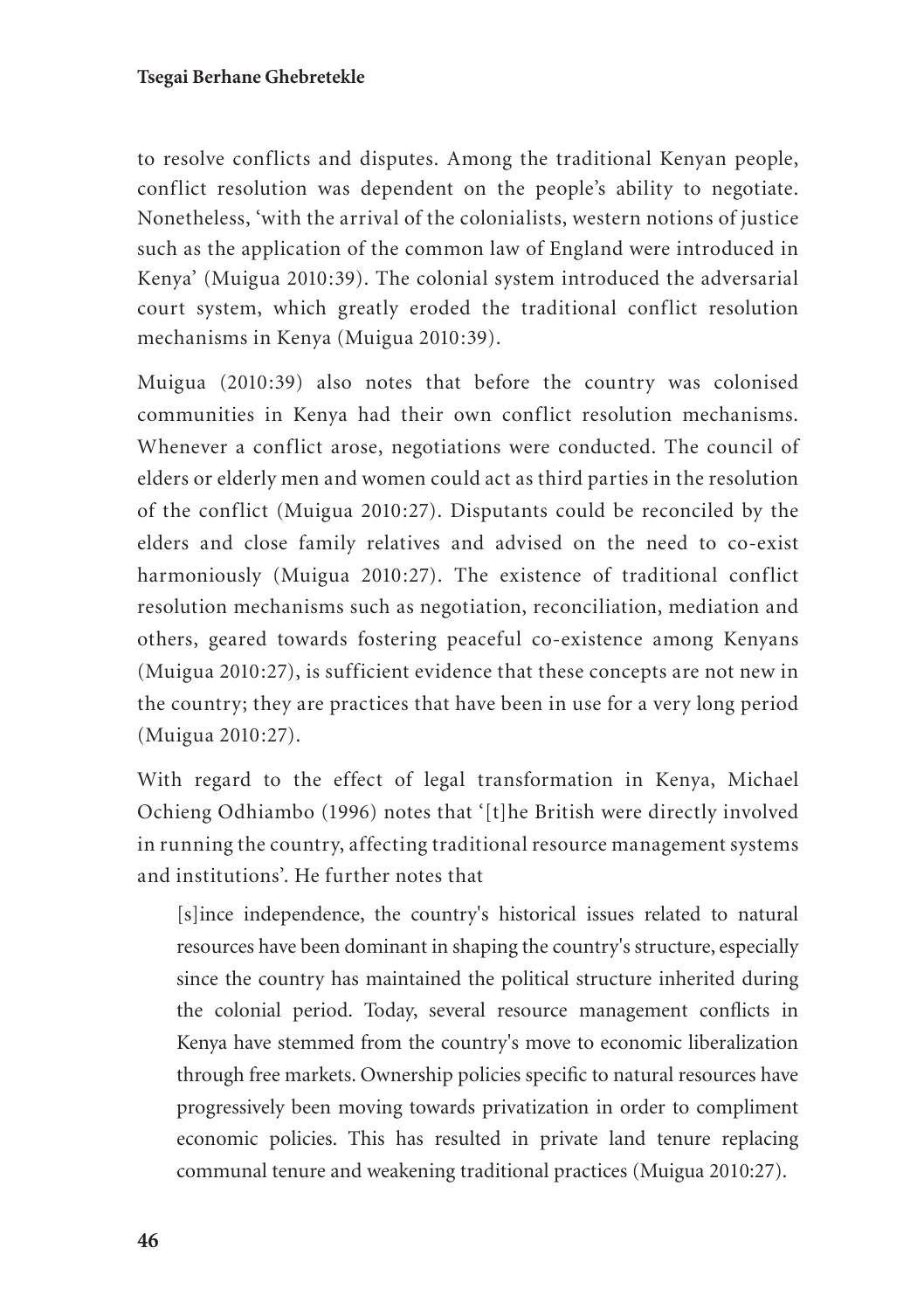## **4.2 Impact of the formal legal system on traditional natural resource conflict resolution in Kenya**

In Kenya, traditional dispute resolution is recognised in Art. 159 of the 2010 Constitution. This recognition is based on the assumption that access to justice should be ensured for every citizen, whether it be in courts of law or in informal forums that avoid the procedural hurdles of formality in the court system. It could also be argued that, as indicated in Art. 11(1) of the same Constitution, this recognition is meant to recognise the diverse cultures of various communities as the foundation of nation building.

Art. 159(2)(c) of the 2010 Constitution mandates the courts to be

guided by ... traditional dispute resolution mechanisms provided that they do not contravene the bill of rights; are not repugnant to justice and morality or result in outcomes that are repugnant to justice or morality; or are not inconsistent with the Constitution or any written law.

During the colonial period, the colonists regarded Kenyan customary law as inferior to written laws and therefore felt they had to place limitations on its application (Okoth-Ogendo 2003:107). After independence, statutes such as the Judicature Act (Cap. 8, Laws of Kenya) and the Magistrate Courts Act (Cap. 10, Laws of Kenya) were enacted to guide courts when determining customary law claims. That was the situation until the promulgation of the 2010 Constitution. For instance, the courts in Kenya have applied S3(2) of the Judicature Act to declare customary law repugnant to justice and morality. However, the challenge to the application of the repugnancy clause is that Kenyan laws do not define what justice and morality mean. In such a situation, judges have had wide discretion in determining what is repugnant to justice and morality. What is more, these two Acts set out the hierarchy of the laws and also determined the scope of traditional law.

With the Promulgation of the 2010 Constitution, the law-makers created an opportunity for exploring the use of traditional dispute resolution mechanisms (TDRMs) to manage conflicts over natural resources (Art. 159 $(2)(c)$ ). One of the principles enshrined in the Constitution is the encouragement of communities to settle land disputes through local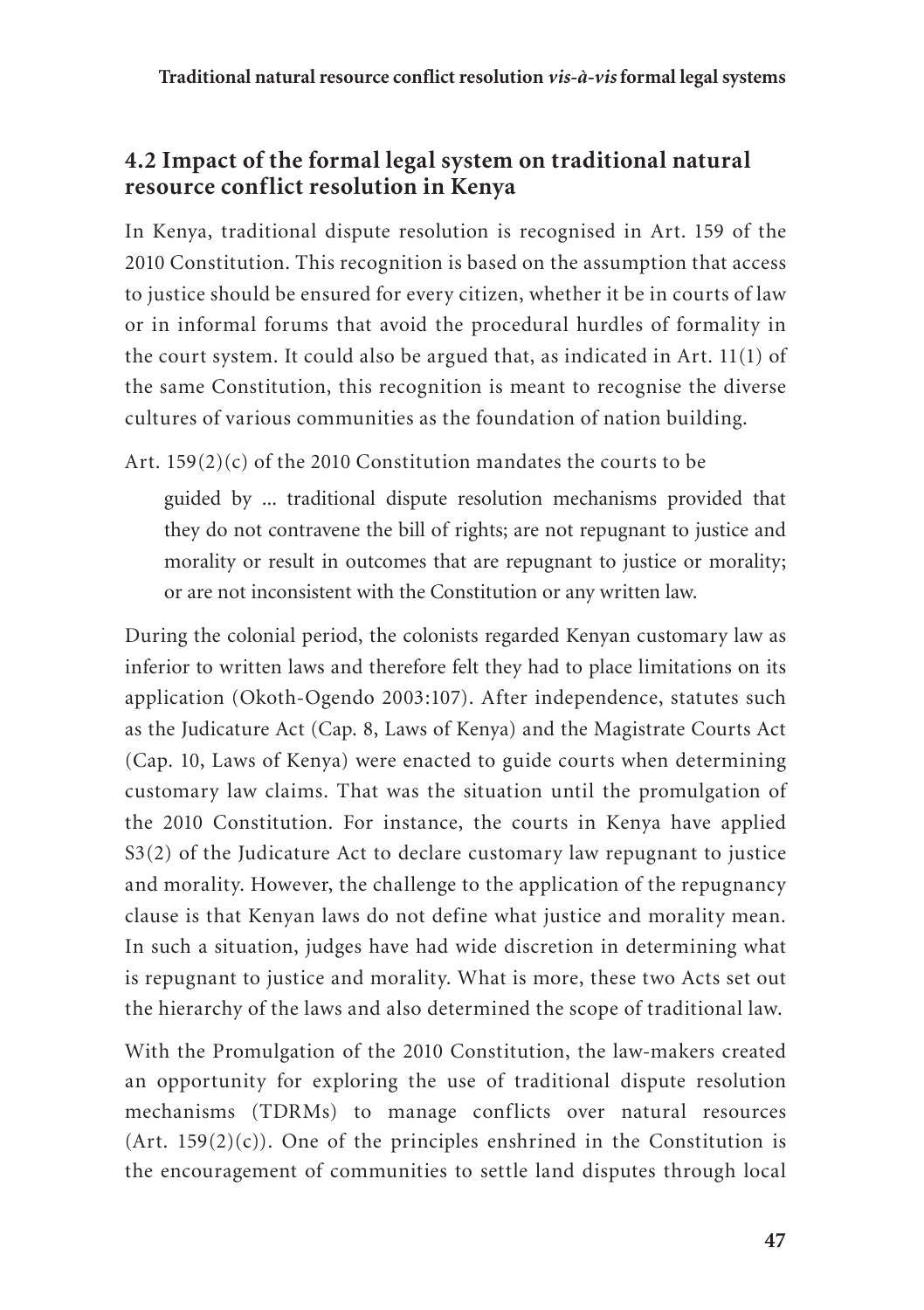community initiatives consistent with the Constitution (Art.  $60(1)(g)$ ). The implication of such provisions is that before a matter is referred for court adjudication, communities are required to make legitimate attempts to resolve the matter using the most appropriate mechanisms available to them. This is also reinforced by the fact that one of the functions of the National Land Commission is to encourage the application of traditional dispute resolution mechanisms in land conflicts (Art.  $67(2)(f)$ ). This is a significant provision considering that land conflicts form the bulk of natural resource conflicts reported in the country, and the land issue is an emotive one.

However, in Kenya, the existence and applicability of customary law have to be proved in court. For instance, the Court of Appeal of Kenya in the *Atemo v. Imujaro* case ([2003] KLR 435) decided that customary law has to be evidently proved in court for it to be regarded as law. Similarly, in *Ernest Kinyajui Kimani v. Muiru Gikanga and Another* ([1965] EA 735)*,* the court held that where customary law was not notorious or written, the party relying on it must prove it in court. Compared to the other sources of law in Kenya – the Constitution, statutes, common law and equity, which the courts take judicial notice of – the existence and applicability of customary law have to be proved. From this one can argue that the fact that customary law has to be proved in court illustrates the low place it occupies in the juridical order. What is more, the existence of grounds such as repugnancy and subjection to other written laws provides fertile ground for the rejection of customary law.

In the Judicature Act, customary law is used only as a guide; while in the Constitution, the courts are to be guided by TDRM principles. No law requires the courts to apply customary law or TDRMs; they are to be used only as a guide. The implication is that the courts may refuse to apply them even in appropriate cases, since they are only a guide. Consequently, the judicial officers hearing a certain matter have absolute discretion in applying customary law within the formal justice system. However, the Constitution seems to clarify the juridical place of customary law at least by recognising it. This may contribute to greater recognition and the promotion of traditional justice systems by courts as a means of enhancing access to justice.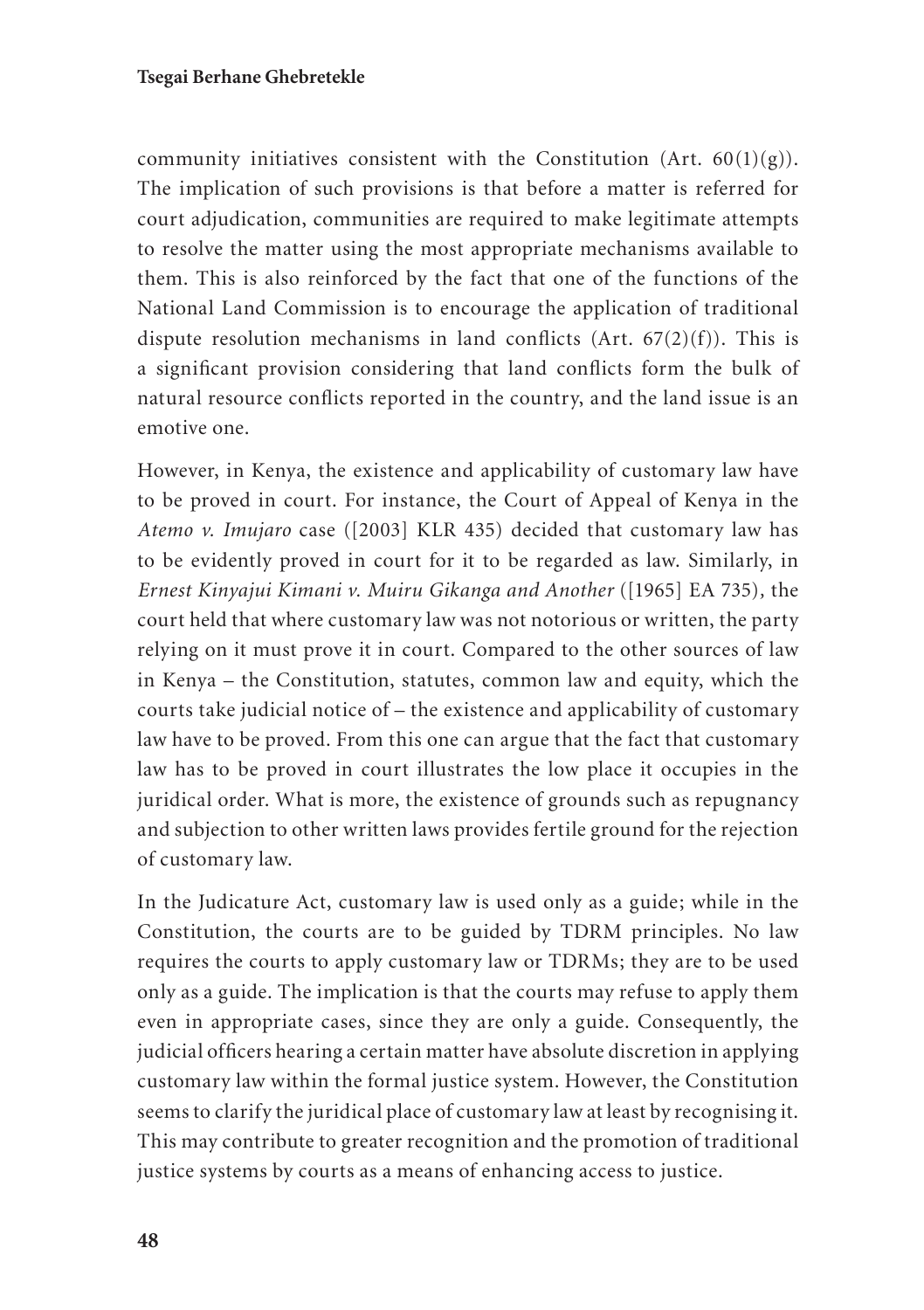Nonetheless, Art. 159(3)(c) retains the hierarchical inferiority that existed prior to 2010 by introducing the repugnancy clause issue in relation to traditional justice mechanisms. By implication, traditional justice systems and customary law are still inferior to common law and principles of equity, of which courts do take judicial notice of under s 60 of the Evidence Act even though customary law has to be proved in court.

In addition, S3 of the Judicature Act also ranks the common law and principles of equity above customary law and in effect TDRMs. The only time customary law ranks over the common law is when the form has been codified into statutes – for instance, polygamy under  $s$  3(5) of the Law of Succession Act. A challenge then arises due to the unwritten and uncodified nature of customary law. Inadequate codification of customary law principles into statutes ensures that customary law and TDRMs remain at the bottom of the legal totem pole.

Thirdly, Art. 159(3)(b) of the Constitution bars the application of TDRMs when they are repugnant to justice and morality. The Constitution and other statutes provide neither a definition nor do they clarify what justice and morality entail. Further, the courts have hitherto not interpreted justice and morality within the context of the challenged customs and TDRMs. Therefore, a judicial officer has leeway to determine what justice and morality are. More often than not, judicial officers use their own models of justice and morality or borrow from other areas and use them as standards to evaluate customary law or TDRMs. The position ignores the reality that different tribes, communities and ethnic groups have different customs. Using one custom as the means of evaluating the justice and morality of an unrelated custom amounts to subjugation.

# 5. Conclusion

In Ethiopia and Kenya, state and traditional systems can work together cooperatively, complementing one another. However, to realise this, a paradigm shift towards mutual respect and understanding of the formal and informal systems of natural resource conflict resolution is required.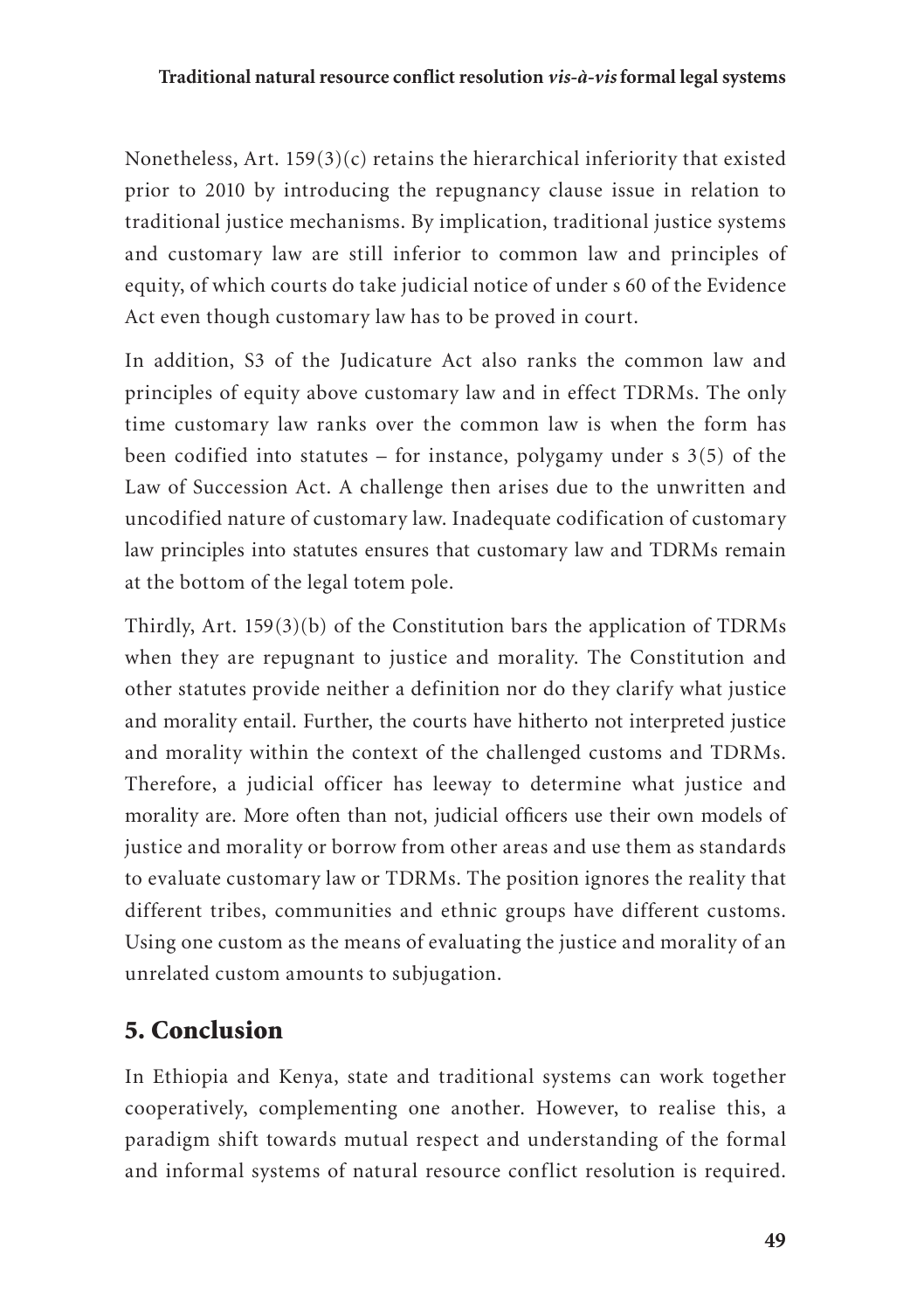To pave the way to this paradigm shift, it is advisable to consider focusing on synergy, on what each system could contribute to the constructive evolution of the other. If they cooperate and complement each other respectfully, they can strengthen one another through legitimacy, effectiveness, and capacity to support all citizens in resolving their conflicts. The connection between the traditional structures and state institutions in both countries can ensure sustainable conflict resolution. Ultimately, an effectively integrated state-local approach to natural resource conflict resolution can promote the larger agenda of peace and security in natural resource dispute resolution in both countries.

However, the comparative analysis of the legal frameworks of Ethiopia and Kenya shows that in both countries there is a tacit understanding in the sphere of government that the evolution of natural resource conflict resolution is from traditional systems to imported, formalised systems. What is more, the political situation in these countries has been oriented towards recognising government institutions to the neglect of traditional ones. In particular, the marginalisation of traditional conflict resolution mechanisms with respect to natural resources is evident. Moreover, the move towards the devolution of power in these two countries has often been limited to the decentralisation of executive authority.

In both countries there is a need to complement the formal justice system in managing natural resource conflicts with more informal mechanisms (traditional dispute resolution) as this would promote the spirit of the 2010 Kenyan and the 1995 Ethiopian constitutions. This complementarity also helps to promote Art. 48 of the Kenyan and Art 37 of the Ethiopian Constitution, both of which guarantee access to justice. Access to justice as enshrined in both Constitutions is to be realised where traditional processes and formal systems reinforce each other. However, although the Ethiopian and Kenyan Constitutions guarantee the right of access to justice and also go further to recognise traditional dispute resolution mechanisms, there are no elaborated legal or policy frameworks for their effective applications. The existing legal frameworks do not provide comprehensive guidelines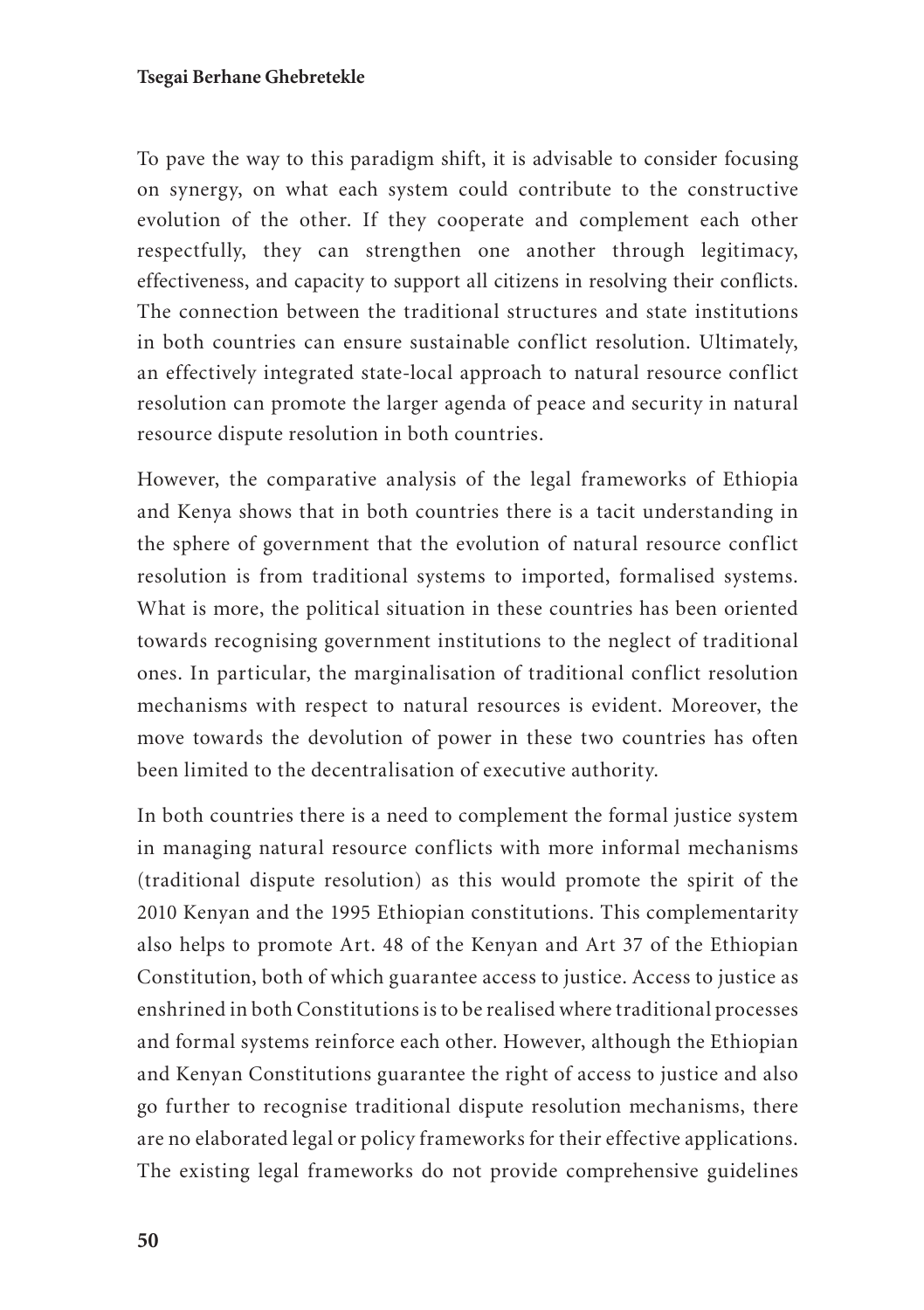on linking traditional natural resource dispute resolution with the formal court process. This frustrates the utilisation of traditional natural resource dispute resolution in both countries.

Finally, without manipulating or politicising the traditional natural resource dispute resolution mechanisms, both countries should continue to embrace them. They merit being viewed as a key feature in natural resource dispute resolution in Africa.

## **Recommendations**

- • A task force to examine the role of traditional conflict resolution mechanisms in natural resources needs to be established in both countries. This task force should convene traditional leaders and other relevant stakeholders in order to map and understand the prevalence and use of TDRMs, as well as their intersection with the formal system.
- • To institutionalise the complementarity of the formal and traditional conflict resolution in natural resources in Ethiopia and Kenya, both countries need to develop a clear legal and policy framework.
- The traditional conflict resolution mechanisms in natural resources need to be clearly recognised and their jurisdictions need to be clearly demarcated.
- An enforcement mechanism for the decisions of traditional dispute resolution mechanisms needs to be put in place.
- • A mechanism for appeals from decisions of traditional dispute resolution mechanisms should be put in place.
- The relationship between the formal and traditional dispute resolution mechanisms also needs to be spelled out clearly.
- • Traditions and customs in both countries need to be included in the formal education system. This helps to enhance respect for the culture in both countries.
- And in order to develop the jurisprudence of traditional dispute resolution in natural resource dispute resolution in both countries, their decisions need to be published and distributed.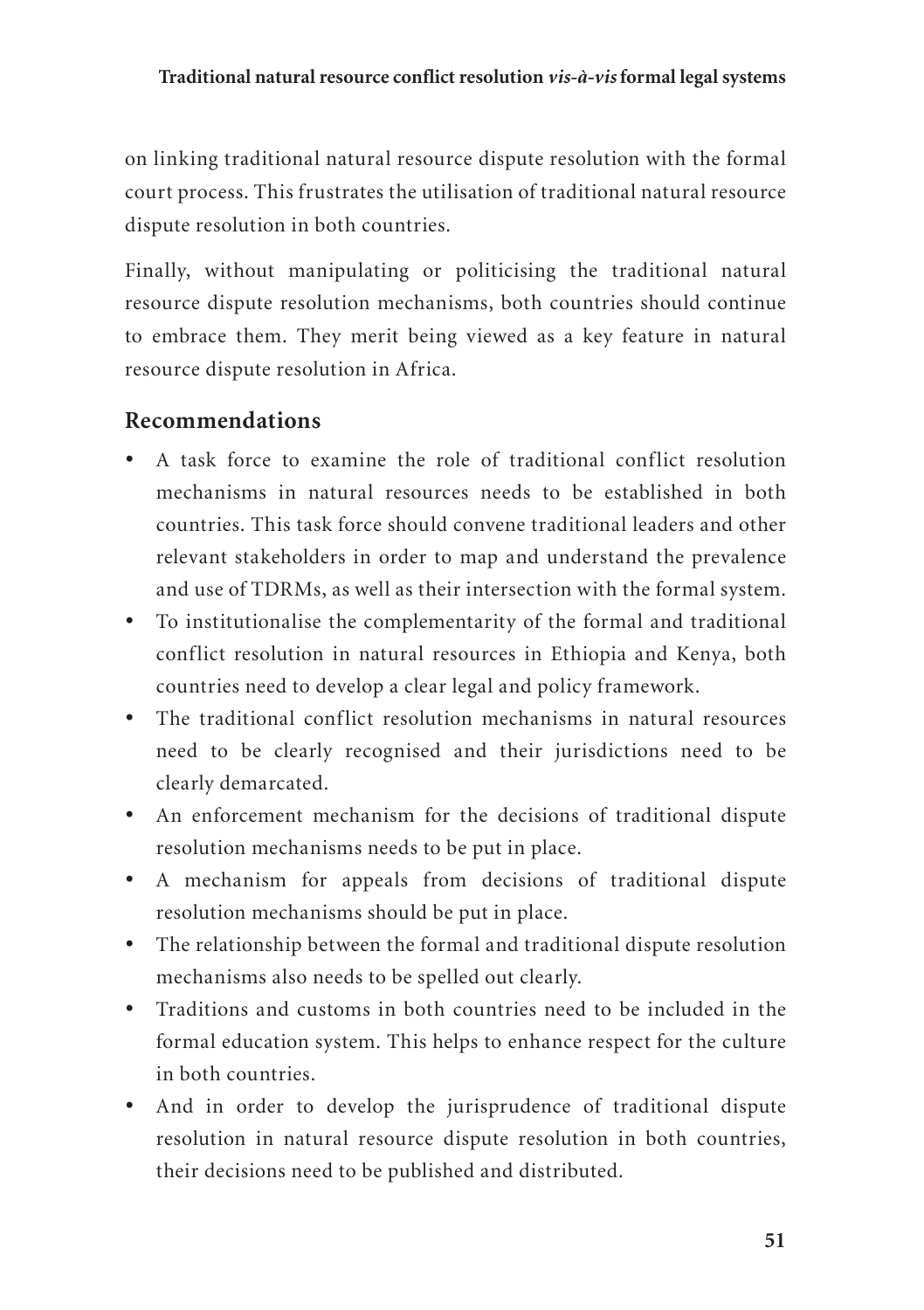## Sources

- ACCORD (African Centre for the Constructive Resolution of Disputes) 2002. *Transforming conflict*. Facilitator's reference manual. Durban, ACCORD.
- Acton H.B. 1952/53. Tradition and some other forms of order. Proceedings of the Aristotelian Society, 53, pp. 1–28.
- Assefa, Getachew and Alula Pankhurst 2008. Facing the challenges of customary dispute resolution: Conclusions and recommendations. In: Pankhurst, Alula and Getachew Assefa eds. *Grass-roots justice in Ethiopia: The contribution of customary dispute resolution*. Addis Ababa, Centre Francais d'Études Éthiopiennes. pp. 257–273.
- Beckstrom, John H. 1973. Transplantation of legal systems: An early report on the reception of Western laws in Ethiopia. *American Journal of Comparative Law*, 21 (3), pp. 557ff.
- Civil Code of the Empire of Ethiopia 1960. *Negarit Gazeta*, proclamation No. 161/1960.
- Constitution of the Federal Democratic Republic of Ethiopia. 1994. *Federal Negarit Gazeta*, Proclamation No. 1/1994.
- ECA (United Nations Economic Commission for Africa) 2012. Natural resource & conflict management – The case of land. Kigali, ECA.
- Enyew, Endalew Lijalem 2014. Ethiopian customary dispute resolution mechanisms: Forms of restorative justice? *African Journal on Conflict Resolution*, 14 (1), pp. 125–154.
- Fisher, Simon, Dekha Ibrahim Abdi, Jawed Ludin, Richard Smith, Steve Williams and Sue Williams 2000. *Working with conflict: Skills and strategies for action.* London, Zed Books.
- Fiseha, Assefa 2013. Customary dispute resolution mechanisms and the rule of law: Areas of convergence, divergence and implications. In: Stebek, Elias N. and Muradu Abdo eds. *Law and development and legal pluralism in Ethiopia*. Addis Ababa, JLSRI (Justice and Legal Systems Research Institute) Publications.
- Fleischacker Samuel 1994. *The ethics of culture*. Ithaca, Cornell University Press.
- Gardner, A. James 1980. *Legal imperialism: American lawyers and foreign aid in Latin America*. Madison, University of Wisconsin Press.
- Giddens, Anthony 2000. *Runaway world*. New York, Routledge.
- Gyekye, Kwame 1997. *Tradition and modernity: Philosophical reflections on the African experience.* New York, Oxford University Press.
- Jembere, Aberra 2012. *An introduction to the legal history of Ethiopia: 1434–1974.* Addis Ababa, Master Printing Press.
- Macfarlane, Julie 2007. Working towards restorative justice in Ethiopia: Integrating traditional conflict resolution systems with the formal legal system*. Cardozo Journal of Conflict Resolution*, 8, pp. 487–509.
- Muigua, Kariuki 2010. *Traditional dispute resolution mechanisms under Article 159 of the Constitution of Kenya*. Available from: <http://www.chuitech.com/kmco/attachments/ article/111/Paper%FINAL.pdf> [Accessed 12 June 2016].